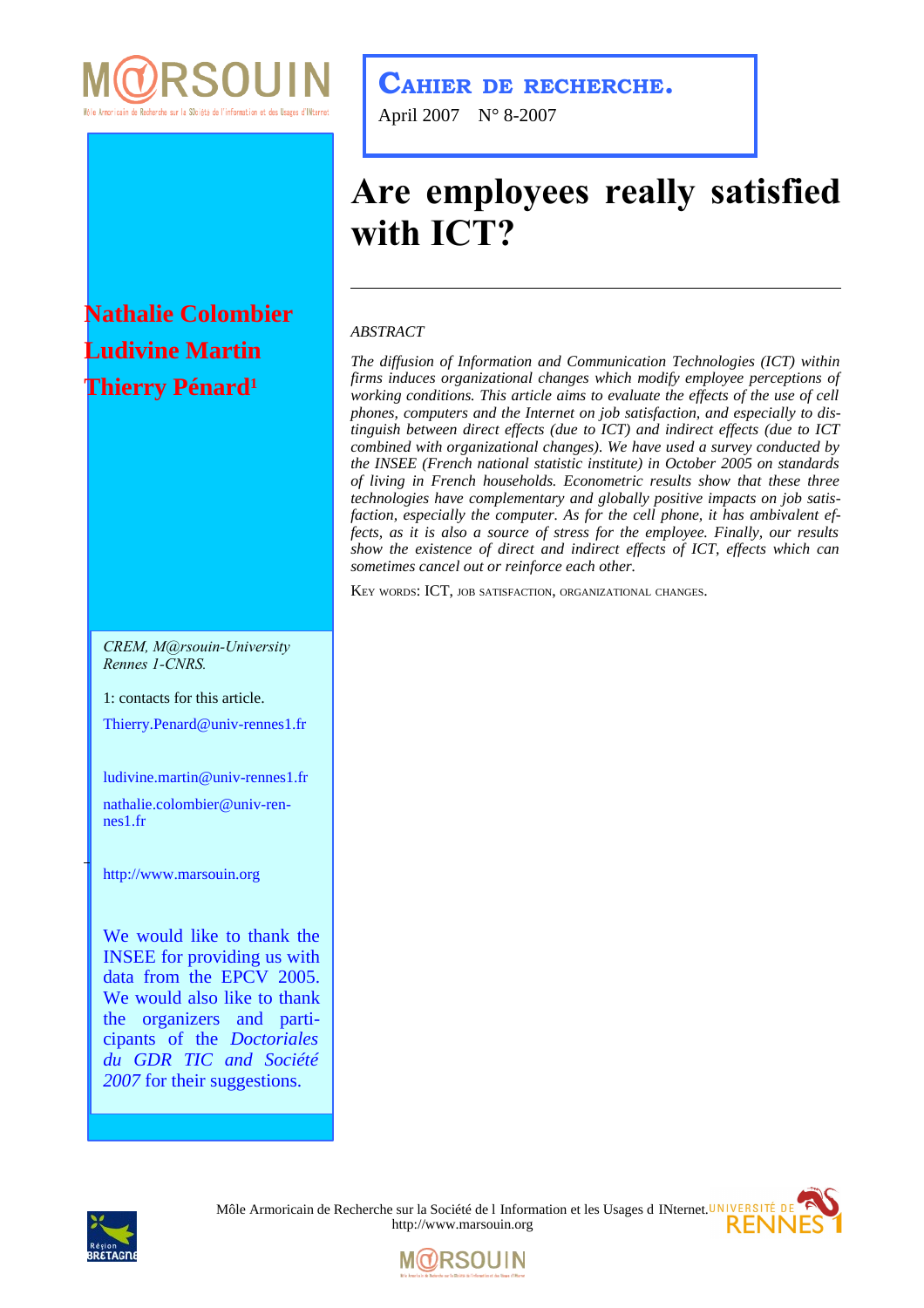## **INTRODUCTION.**

The diffusion of information and communication technologies (ICT) in firms over recent years has been accompanied by numerous organizational changes (just in time production, total quality management, job rotation, team work & ). Investments in ICT often trigger or speed up the reorganization process. ICT as a tool for processing information and managing organizations contributes to the performance of the firm. Several empirical studies have shown that the use of ICT combined with more decentralized organization can lead to gains in productivity (Brynjolfsson and Hitt, 2000; Black and Lynch, 2001; Bresnahan, Brynjolfsson and Hitt, 2002; Bertschek and Kaiser, 2004).

The diffusion of ICT and the organizational changes that they induce also modify the perception employees have of their working conditions. By transforming the content and organization of work, ICT have repercussions on employee motivation and monitoring and incentives schemes available to the employer. Do employees who use ICT benefit from greater job satisfaction?

Salary is often considered the determining factor of job satisfaction. However, job satisfaction depends on other elements such as interest for work (intrinsic motivation), promotion opportunities or identification with the firm (Clark, 2005, Akerlof and Kranton, 2005). From this standpoint, ICT has ambivalent effects: the employee can see ICT as a means of improving work (more autonomy, more interesting work), but technologies can also increase pressure and stress.

The aim of this article is precisely to measure the impact of ICT on several aspects of job satisfaction (job enrichment, work under pressure, responsibility for handling incidents, promotion opportunities), while distinguishing, on the one hand, between the effects of using a computer, the Internet or a cell phone, and, on the other hand, breaking down the direct (inherent in these technologies) and indirect effects (ICT combined with organizational changes). To do this, we used a study by the

INSEE (French national statistics institute) on the living conditions of French households carried out in October 2005. Our results demonstrate that these three technologies have complementary positive effects on job satisfaction, especially the use of computers. Cell phones are, however, also a source of stress for employees. Furthermore, our results clearly show the existence of direct and indirect effects of ICT. By breaking down these effects we can demonstrate that, for example in the case of cell phones, stress factors are exclusively caused by indirect effects (use of a cell phone combined with flexible hours). Our study completes existing literature on the impact of ICT on working conditions (Askenazy and Caroli, 2006). Its originality consists in seeking to distinguish between inherent effects and effects combining the organization of work with the use of a cell phone, computer and the Internet on job satisfaction.

In the first part we will discuss the potential effects of ICT on working conditions. In the second part we will present the conceptual framework used to separate the inherent effects of ICT and those linked to organizational changes. We will describe, in the third part, the methodology used. Our results are presented in a fourth part. The final part summarizes key results and lists opportunities for future research.

## **1 PREVIOUS STUDIES ON ICT AND ORGANIZATIONAL CHANGES.**

Existing empirical studies diverge as to the effects of corporate investments in ICT on working conditions. Part of this work points to job enrichment, while other research insists on the increased pace of work and stress endured by employees.

Some studies underline, in fact, that ICT provide firms with greater organizational flexibility and facilitate the delegation of decision-making to lower levels in the hierarchy (Aghion and Tirole, 1997, Brynjolfsson and Hitt, 2000). The evolution towards more

Môle Armoricain de Recherche sur la Société de l Information et les Usages d INternet.





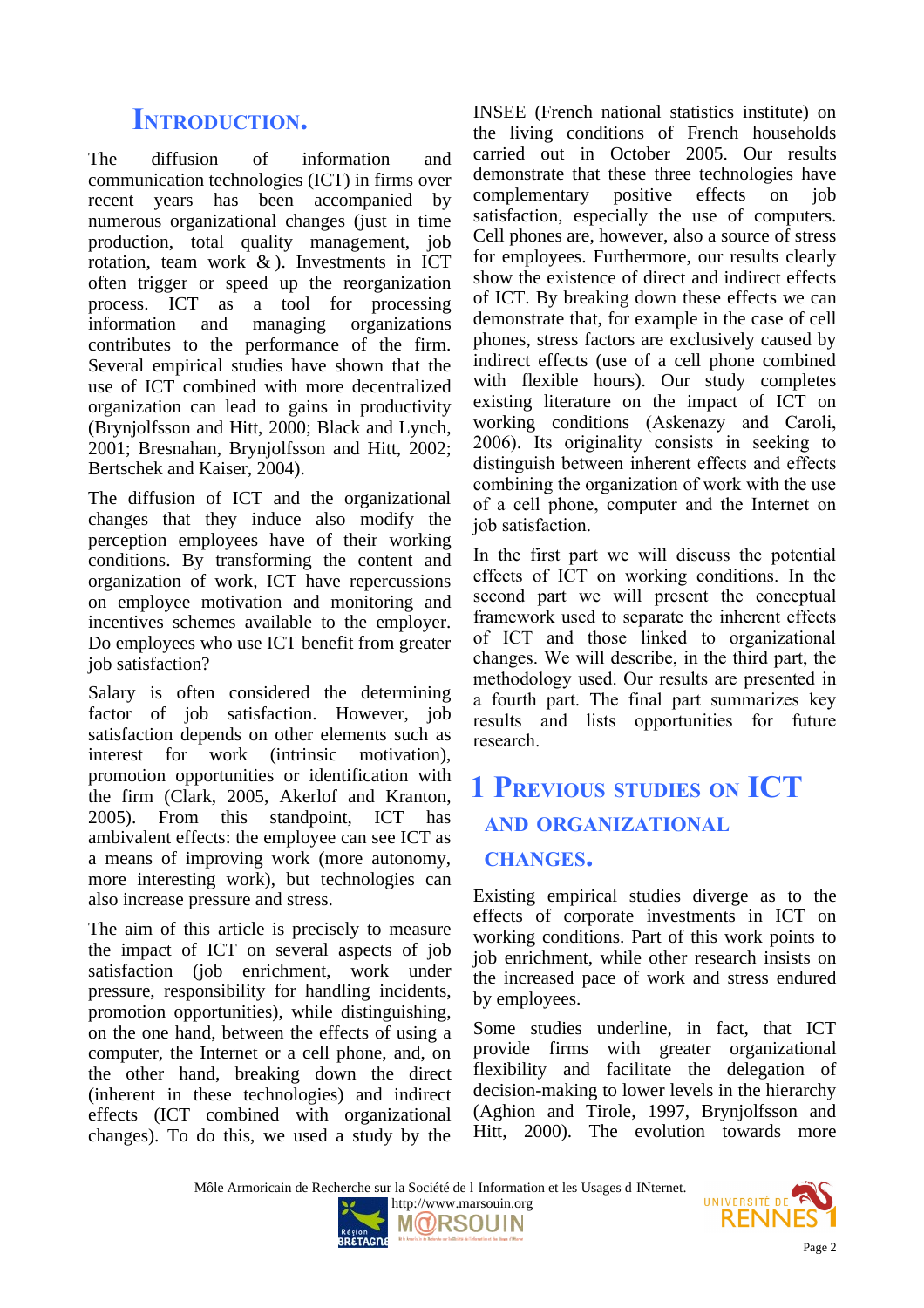horizontal organizations requires, but also enables, better qualification and versatility of the workforce (Lindbeck and Snower, 1996, 2000, Behaghel, Caroli and Walkowiak, 2007). Employees who use ICT should, in theory, be given less repetitive tasks.

ICT and the organizational changes they induce also tend to provide employees with greater autonomy and responsibilities (Caroli, Greenan and Guellec, 2001). Employees have more latitude in organizing their work. These transformations can make their work more enriching in that they are not subject to permanent monitoring by a hierarchical superior and can more easily select their hours and tasks& (Gant, Ichniowski and Shaw, 2002).

Other studies, on the contrary, insist on the fact that new technologies, and in particular computers, can be used to more precisely codify tasks, automate certain production or management processes and lead to greater work standardization or Taylorism (Autor, Levy, and Murnane, 2003, Spitz-Oener, 2006). In this case, the effect of ICT is to restrict professional competencies (Askenazy and Caroli, 2002).

Moreover, ICT, by giving employees more responsibilities and autonomy, can cause stress and, in this way, reduce the quality of working life. A more independent employee must manage his tasks alone, with even more pressure to meet deadlines or quality standards. He also risks becoming more isolated when it comes to dealing with incidents or unexpected problems in his work.

Furthermore, the freedom to choose working hours can have the perverse effect of blurring the boundaries between professional and private life. The employee can be reached by his firm at any time via his cell phone or the Internet. ICT therefore create new forms of indirect monitoring or control (by being reachable at all times) of employees that replace traditional monitoring by a hierarchical superior (Acemoglu and Newman, 2002)<sup>[1](#page-2-0)</sup>.

ICT can also lead to modifications in the contractual relations between employee and employer. The diffusion of ICT, by facilitating employee s multitasking and flexibility, makes contracts more incomplete. Indeed, since ICT make work more autonomous and flexible, contracts no longer need to specify precisely the employee s hours, the exact nature of his job or his possibilities of promotion. This increased contractual incompleteness could lead to opportunistic behaviour on either the part of the employer or the employee and could have ambiguous effects on job satisfaction. Moral hazard should be in favour of the employee if he has significant negotiation leverage (which is the case of the most skilled workers). If the opposite is true, the employer could take advantage of all the gains linked to the use of ICT within the firm. In this case, the employee would not receive any benefits in exchange (regardless of any initial promises).

While studies diverge as to the impact of the use of ICT on working conditions, this is because it is often difficult to distinguish between the inherent effects of ICT and those linked to organizational changes that accompany investments in ICT[2](#page-2-1) . This problem is easy to discern in the work of Askenazy and Caroli (2006). They have tried to measure the impact of new practices in the organization of work (work flexibility, quality management, job rotation, creation of discussion groups) and the use of ICT on working conditions, particularly mental strains perceived by workers and the risk of work-related accidents. They show that new ways of working, which often require the use of ICT, lead to deterioration in working conditions and, in particular, to higher risks of accidents. On the other hand, the use of ICT in itself seems to counterbalance these effects by reducing employee isolation and improving safety conditions. The authors therefore conclude that

 *the development of ICT may at least partly offset the negative effects of innovative workplace practices on working conditions and health and safety at work* .

i,



UNIVERSITÉ DE

<span id="page-2-0"></span><sup>&</sup>lt;sup>1</sup> ICT therefore tend to replace means of monitoring employees based on input (physical presence in the firm, direct or visual supervision by a superior) with means based on output (meeting objectives and deadlines, response to a request& ).

<span id="page-2-1"></span><sup>2</sup> These effects are all the more difficult to distinguish as the link between technological and organizational changes differs according to the sector and size of the firm.

Môle Armoricain de Recherche sur la Société de l Information et les Usages d INternet.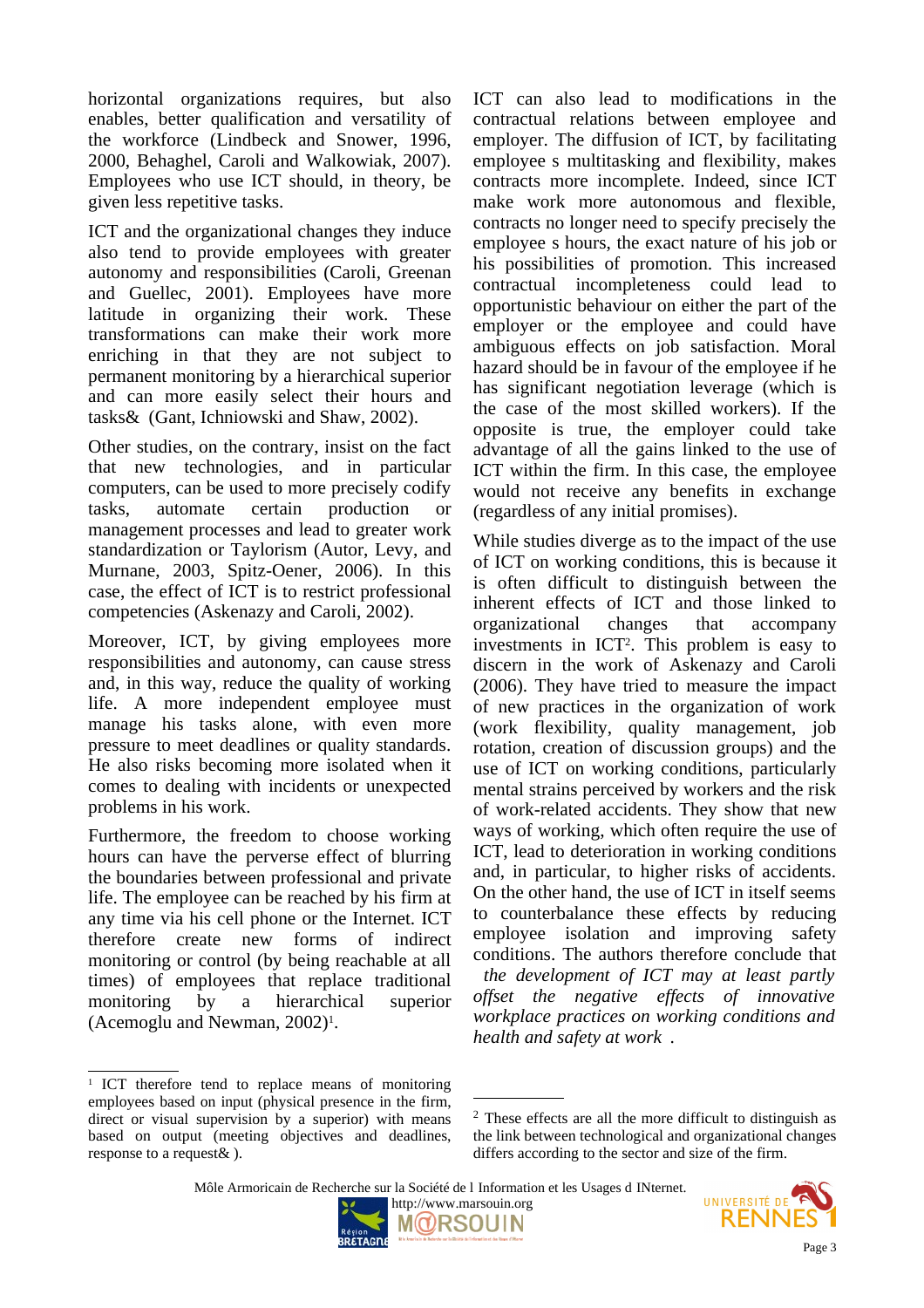In the following section, we will present the conceptual framework that we propose to use in order to empirically identify the direct and indirect effects of ICT on job satisfaction.

### **2 THEORETICAL FRAMEWORK.**

Each employee has a position or job whose characteristics depend, among other things, on his firm s investments in ICT (computer equipment, Internet access, cell phones& ), as well as organizational changes implemented in recent years. Figure 1 illustrates the relationship between the characteristics of the job, on the one hand, and decisions leading to organizational changes and investments in ICT, on the other hand. Furthermore, these two types of decisions, as we have seen earlier, interact with each other. Therefore, effective use of ICT often requires rethinking the organization of the firm and, in return, these reorganizations stimulate the use of ICT.

According to Figure 1, ICT will have both direct effects on job satisfaction, but also indirect effects (through the organization of work and the characteristics of the employee s job). Let us first consider the direct effects. The more the firm invests in ICT, the more the employees are encouraged to use these technologies to get information or communicate with others<sup>[3](#page-3-0)</sup>. These technologies help save time when searching or transmitting information. They can therefore improve working conditions (better access to information, greater autonomy& ). However, these means of communication replace face-toface communication and reduce social interaction between employees and colleagues, superiors or contacts outside the firm (Nie, Hilligus and Erbring, 2002). Therefore the effects are perhaps ambivalent concerning perceived job satisfaction. Moreover, these technologies can represent an intrusion in the employee s private life (work performed at home, in the evening or on weekends).

Besides the direct effect of ICT on job satisfaction (linked essentially to changes

induced in means of communication and access to information by employees), Figure 1 enables us to figure out the indirect effect of ICT through the organization and characteristics of the employee s position (which are linked to organizational and technological changes adopted in the firm). If, for example, the use of ICT can make employees more autonomous, then the firm can decide to set up more team work and more flexible organization of work, which will have repercussions on employee satisfaction. This is an indirect effect. The challenge of this study lies in isolating these direct and indirect effects.

In the following section, we will present the data and empirical methodology used to measure the different effects of ICT on job satisfaction.

### **3 DATA AND METHODOLOGY.**

#### **1.1 Data.**

The database used is from the *Enquête Permanente sur les Conditions de Vie des ménages*, a study on French living conditions conducted by the INSEE since 1995 and, more specifically, the part carried out in October 2005. This permanent study system (referred to as EPCV) consists in 3 annual surveys that are used to obtain social indicators on three themes: housing conditions, income conditions, working conditions. These surveys are carried out using a sample of 5,000 representative households in continental France.

Each survey has a fixed section referred to as social indicators and a variable part used to occasionally study a specific social issue linked to living conditions.

Môle Armoricain de Recherche sur la Société de l Information et les Usages d INternet.





<span id="page-3-0"></span><sup>&</sup>lt;sup>3</sup> However, one can belong to a firm deeply involved in ICT without being a regular user, or be an intensive user in a firm that has only rudimentary ICT equipment. But, we can expect a positive correlation between corporate investment in ICT and intensity of ICT use by employees.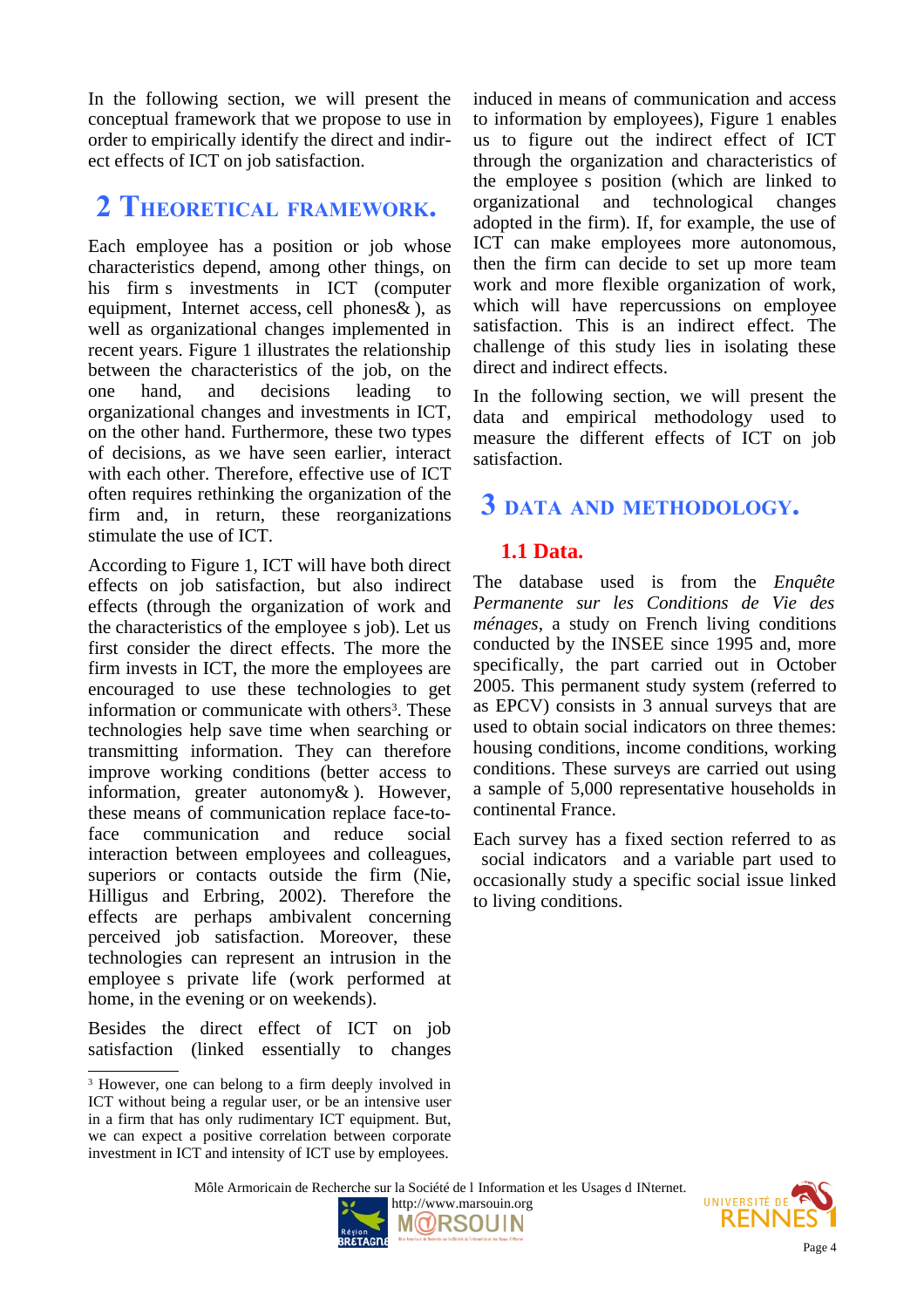*Figure 1 : Direct and indirect impacts of the dissemination of ICT on job satisfaction.*



A series of questions devoted to information and communication technologies constituted the variable part of the October 2005 survey. Its aim was to study the dissemination and use of computers, cell phones and the Internet in households and the workplace. Since our goal was to analyze the impact of ICT on job satisfaction, we focused on the working population aged 16 to 65 and, more specifically, on private and public sector employees for whom we had information on working conditions[4](#page-4-0) . The sample thus defined was made up of 2,456 individuals, the characteristics of which are presented in Table 1.

The sample includes as many men as women  $(48.3 \frac{9}{51.7} \frac{9}{6})$ . The employees are on average 40 years old and almost half are married (48.7 %). Concerning human capital, 33% of employees have a graduate or a post-graduate degree against 51.7% with a qualification lower or equivalent to the one obtained at secondary school. In terms of socio-professional group, 23.8% of the employees surveyed are blue collar workers, 60.5% are white collar workers and technicians and 15.6% are engineers and managers. Moreover, Table 1 describes the

characteristics of the ICT users in a professional context. We consider that the employee is an ICT user at the workplace if he has declared at least using a computer, a cell phone or the Internet (73.2% of the sample). ICT users at work differ from non users on various individual characteristics. ICT users are younger and have, on average, a higher level of qualification. 20.6% of employees in the sample have a post-graduate degree, but 26% for the ICT users (and 35% for the Internet users). Table 1 exhibits significant differences between ICT users and non users with respect to occupational jobs: 20.2% of ICT users are managers or engineers (28.7% for Internet users). Finally, concerning the firms' characteristics, 18% and 37% of the whole sample works in services or in education, health and administration, but these proportions are higher on the sample of Internet users.

Môle Armoricain de Recherche sur la Société de l Information et les Usages d INternet.





<span id="page-4-0"></span><sup>4</sup>Because self-employed workers could not answer part of the questionnaire concerning working conditions they were excluded from the sample. Moreover, in light of their weak representation and specific working conditions, farm workers (5 individuals) were not included in this study.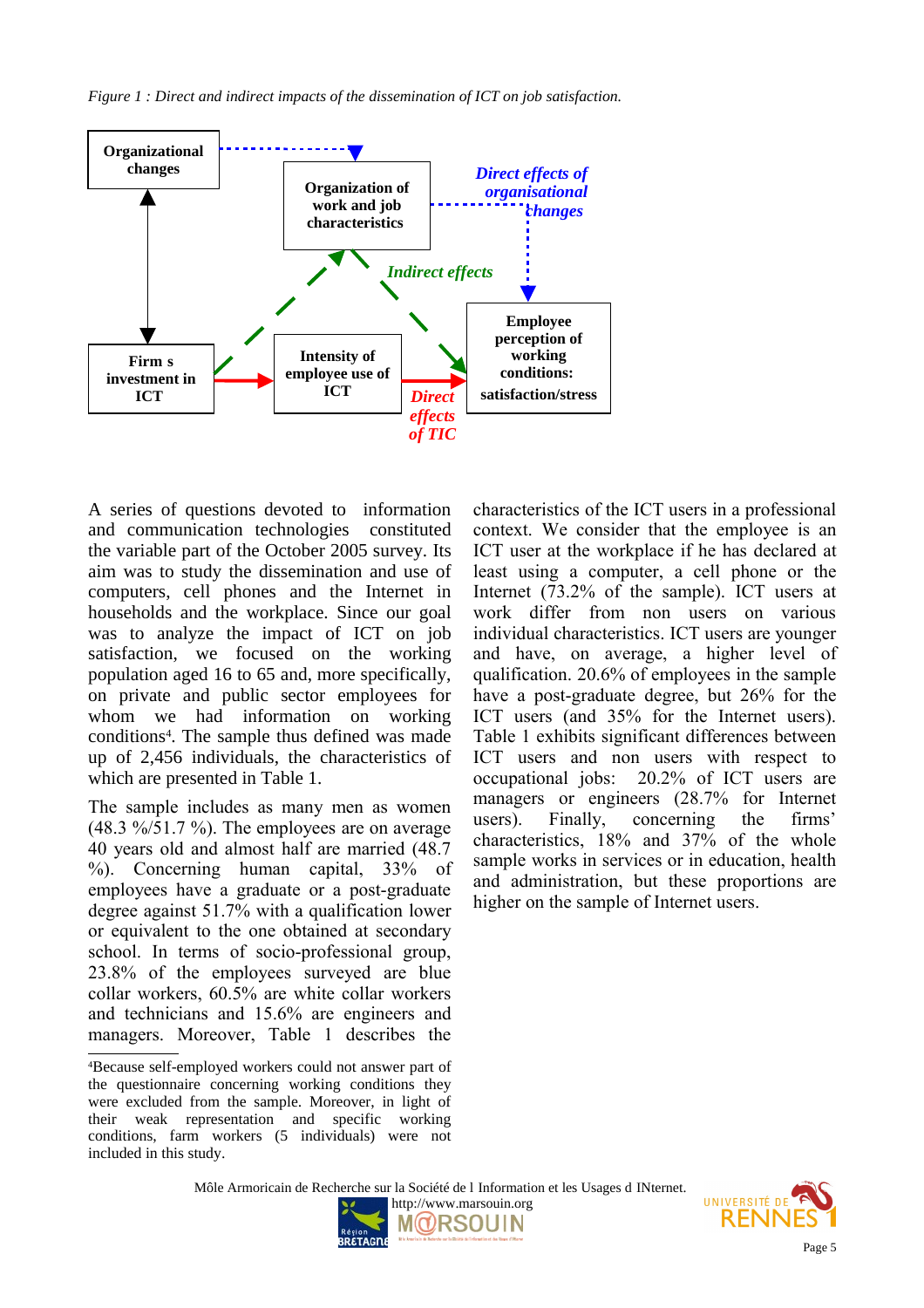|  |  |  | Table 1. Employee characteristics |  |  |
|--|--|--|-----------------------------------|--|--|
|--|--|--|-----------------------------------|--|--|

| <b>Variable</b>                         | <b>Global sample</b> |        | <b>ICT</b> users |        | Computer<br>users |        | <b>Internet users</b> |        | <b>Cell phone</b><br>users |        |
|-----------------------------------------|----------------------|--------|------------------|--------|-------------------|--------|-----------------------|--------|----------------------------|--------|
| Gender (Male)                           | 48.33%               | (0.50) | 49.36%           | (0.50) | 46.33%            | (0.50) | 48.34%                | (0.50) | 65.53%                     | (0.48) |
| Age                                     | 40.27                | (10.8) | 39.75            | (10.6) | 39.81             | (10.6) | 39.28                 | (10.7) | 39.78                      | (10)   |
| <b>Marital status</b>                   |                      |        |                  |        |                   |        |                       |        |                            |        |
| Single                                  | 38.76%               | (0.49) | 39.97%           | (0.49) | 40.34%            | (0.49) | 42.45%                | (0.49) | 36.71%                     | (0.48) |
| Married                                 | 48.74%               | (0.50) | 47.86%           | (0.50) | 47.81%            | (0.50) | 45.67%                | (0.50) | 51.58%                     | (0.50) |
| Widowed                                 | 2.00%                | (0.14) | 1.72%            | (0.13) | 1.61%             | (0.13) | 1.57%                 | (0.12) | 1.32%                      | (0.11) |
| Divorced                                | 10.50%               | (0.31) | 10.45%           | (0.31) | 10.24%            | (0.30) | 10.31%                | (0.30) | 10.39%                     | (0.31) |
| <b>Education</b>                        |                      |        |                  |        |                   |        |                       |        |                            |        |
| No diploma                              | 2.89%                | (0.17) | 0.94%            | (0.10) | 0.32%             | (0.06) | 0.09%                 | (0.03) | 1.84%                      | (0.13) |
| Secondary school                        | 48.86%               | (0.50) | 40.69%           | (0.49) | 36.34%            | (0.48) | 29.28%                | (0.46) | 45.26%                     | (0.50) |
| High school                             | 15.27%               | (0.36) | 16.95%           | (0.38) | 17.40%            | (0.38) | 16.85%                | (0.37) | 14.34%                     | (0.35) |
| Graduate degree                         | 12.34%               | (0.33) | 15.29%           | (0.36) | 16.62%            | (0.37) | 17.96%                | (0.38) | 11.58%                     | (0.32) |
| Post-graduate degree                    | 20.64%               | (0.40) | 26.13%           | (0.44) | 29.32%            | (0.46) | 35.82%                | (0.48) | 26.97%                     | (0.44) |
| <b>Income</b>                           |                      |        |                  |        |                   |        |                       |        |                            |        |
| Monthly income <sup>ii</sup>            | 6.48                 | (2.48) | 6.97             | (2.41) | 7.14              | (2.40) | 7.48                  | (2.49) | 7.41                       | (2.67) |
| Socio-professional group                |                      |        |                  |        |                   |        |                       |        |                            |        |
| <b>Blue collar Worker</b>               | 23.86%               | (0.43) | 16.51%           | (0.37) | 11.79%            | (0.32) | 7.00%                 | (0.26) | 22.11%                     | (0.42) |
| White collar workers and<br>technicians | 60.51%               | (0.49) | 63.26%           | (0.48) | 65.98%            | (0.47) | 64.27%                | (0.48) | 51.58%                     | (0.50) |
| Engineers and managers                  | 15.63%               | (0.36) | 20.23%           | (0.40) | 22.23%            | (0.42) | 28.73%                | (0.45) | 26.32%                     | (0.44) |
| <b>Characteristics of work</b>          |                      |        |                  |        |                   |        |                       |        |                            |        |
| Seniority (in years)                    | 10.46                | (10.1) | 10.45            | (10.1) | 10.81             | (10.4) | 10.32                 | (10.2) | 9.72                       | (9.26) |
| Hours worked per week                   | 36.38                | (9.69) | 37.30            | (9.62) | 37.41             | (9.32) | 37.98                 | (9.55) | 40.21                      | (11.2) |
| <b>Characteristics of the firm</b>      |                      |        |                  |        |                   |        |                       |        |                            |        |
| Size of the firmiii                     | 3.98                 | (1.71) | 4.10             | (1.70) | 4.23              | (1.70) | 4.24                  | (1.70) | 3.88                       | (1.68) |
| Industry                                | 26.46%               | (0.44) | 25,33%           | (0.43) | 24,19%            | (0.43) | 23,06%                | (0.42) | 30,08%                     | (0.44) |
| Retailing                               | 18.34%               | (0.39) | 18,99%           | (0.39) | 18,39%            | (0.39) | 16,51%                | (0.37) | 21,37%                     | (0.41) |
| <b>Services</b>                         | 17.99%               | (0.38) | 17,32%           | (0.38) | 17,23%            | (0.38) | 20,21%                | (0.40) | 19,66%                     | (0.40) |
| Education, health,<br>administration    | 37.26%               | (0.48) | 38,36%           | (0.49) | 40,19%            | (0.49) | 40,22%                | (0.49) | 28,89%                     | (0.45) |

Notes : Standard deviations in parentheses ; <sup>ii</sup> Monthly income in Euros in classes : 1) 0-399; 2) 400-599; 3) 600-799; 4) 800-999; 5) 1000-1199; 6) 1200-1499; 7) 1500-1799; 8) 1800-1999; 9) 2000-2499; 10) 2500-2999; 11) 3000-3999; 12) 4000-5999; 13) 6000-9999; 14) 10000 or + ; iii Number of persons working in the employee s firm: 1) 1 to 9 employees; 2) 10 to 49; 3) 50 to 99; 4) 100 to 499; 5) 500 and +.

#### **1.2 Methodology.**

The survey does not include explicit questions concerning job satisfaction or employee perception of working conditions. However, several questions touch on aspects of working conditions that can be directly perceived as factors of satisfaction or dissatisfaction. We have selected five that can influence positively or negatively job satisfaction (*cf.* Appendix 1 for a detailed description of the variables). First, **factors of satisfaction** include having an interesting job that enables to learn new things (*enriching job*) and having possibilities for promotion in the firm (*promotion opportunities)*. As for aspects of work that *a*

*priori* have a negative effect on job satisfaction and therefore are **stress factors**, we have selected tensions caused by conflicts between quality standards and deadlines (*deadlinequality conflict*) and the need to speed up work *(need to rush)*.

A final factor was taken into consideration, but its influence remains ambiguous. This was the degree of employee autonomy, or the fact that he/she has to deal personally with incidents (*must handle incidents alone*). This factor can increase, as well as diminish, job satisfaction. Indeed, while more responsibility and autonomy can be a source of pride, it can also produce pressure in that the employee is more isolated.

Môle Armoricain de Recherche sur la Société de l Information et les Usages d INternet. http://www.marsouin.org  $\mathcal{H}$ 



Notes : i Standard deviations in parentheses ; ii Monthly income in Euros in classes : 1) 0-399; 2) 400-599; 3) 600-799; Page 6 4) 800-999; 5) 1000-1199; 6) 1200-1499; 7) 1500-1799; 8) 1800-1999; 9) 2000-2499; 10) 2500-2999; 11) 3000-3999; 12) 4000-5999; 13) 6000-9999; 14) 10000 or + ; iii Number of persons working in the employee s firm: 1) 1 to 9 employees; 2) 10 to 49; 3) 50 to 99; 4) 100 to 499; 5) 500 and +.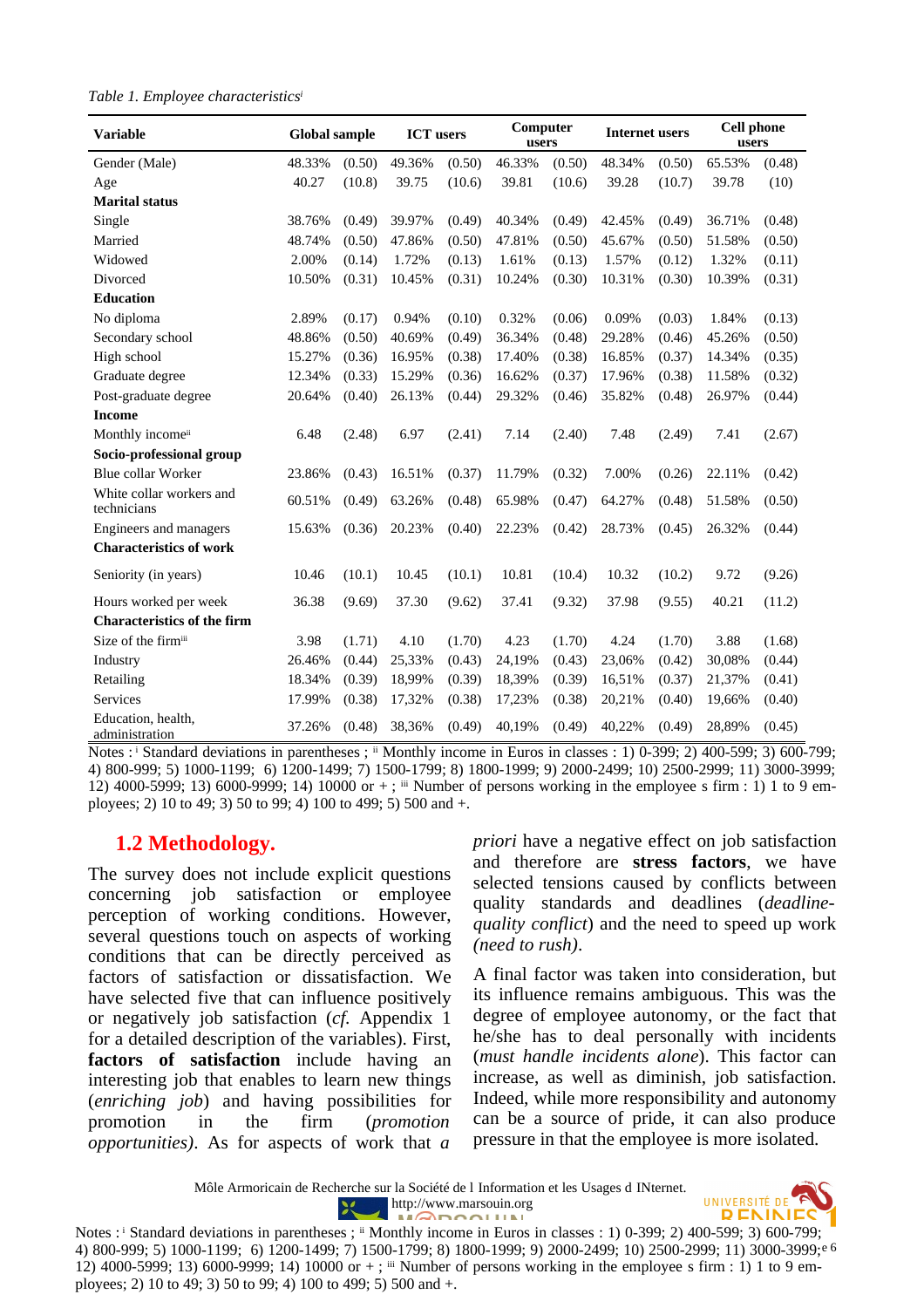In a first phase we will try to determine if there are differences in satisfaction and stress factors between ICT users and non-users. This is in fact a naïve comparison of employee perceptions of working conditions according to whether or not they use these technologies. This comparison has its limitations as it does not take into account the heterogeneity of employees and does not enable us to monitor the environment (i.e. size of firm, its professional sector or organization) or to control for the complementary feature of these technologies (computer and Internet). To do this, we decided, in a second phase, to use Probit models with controls on the characteristics of the employee and the firm.

In the following subsection we are going to present the variables that will enable us to measure the effects of ICT and organizational changes on our five factors of satisfaction and stress.

### **1.3 Explanatory variables.**

Although we do not have any information on the organization of the firms and any organizational changes implemented over recent years, we do have several variables concerning the characteristics of the job occupied. We have information on whether the job is repetitive or not *(non-repetitive job)* which gives us an idea of the working organization (job rotation, team

work, multitasking). The survey also provides information on flexibility of working hours, which gives an idea of the flexibility of production *(flexible hours)*.

Concerning the use of ICT, we examined two measurements. The first is a simple binary measurement that indicates whether the employee uses a computer, a cell phone or the Internet for his job or not. A second, more refined, measurement concerns intensity of use of computers, email (one of the most common Internet usage in a professional context) and cell phones. These different measurements enable us to isolate the impact of different types of ICT (the computer can have a different effect than the cell phone or email) and the different types of ICT users (intensive or non-intensive ICT users).

To dissociate the direct and indirect effects of ICT linked to organizational changes on job satisfaction, we created interaction variables characteristic of the job \* use of ICT . We have therefore crossed the repetitive (or nonrepetitive) nature of the job and flexible hours with, on the one hand, ICT use and, on the other hand, intensity of use. These interaction variables enable us to capture the combined effect of ICT use and organization of work.

Table 2 presents the expected effects by breaking down the direct and indirect effects of ICT use and organizational changes.

*Table 2: Direct and indirect effects of organizational changes and ICT.*

|                            | <b>Variables</b>            | <b>Description</b>                                           | <b>Expected effects on job</b><br>satisfaction |  |  |
|----------------------------|-----------------------------|--------------------------------------------------------------|------------------------------------------------|--|--|
|                            | <b>Organization of work</b> | Flexibility of working hours<br>$\bullet$                    | Positive                                       |  |  |
| <b>Direct</b><br>effects   |                             | Non-repetitive work<br>٠                                     | Positive                                       |  |  |
|                            | <b>ICT</b>                  | Use of ICT<br>$\bullet$                                      | Positive                                       |  |  |
|                            |                             | Intensity of ICT use<br>٠                                    |                                                |  |  |
|                            |                             | Flexible hours and use of ICT<br>$\bullet$                   |                                                |  |  |
|                            |                             | Flexible hours and intensity of ICT use<br>٠                 |                                                |  |  |
| <b>Indirect</b><br>effects | Interaction variables       | Non-repetitive work and use of ICT<br>$\bullet$              | Undetermined                                   |  |  |
|                            |                             | Non-repetitive work and intensity of<br>$\bullet$<br>ICT use |                                                |  |  |



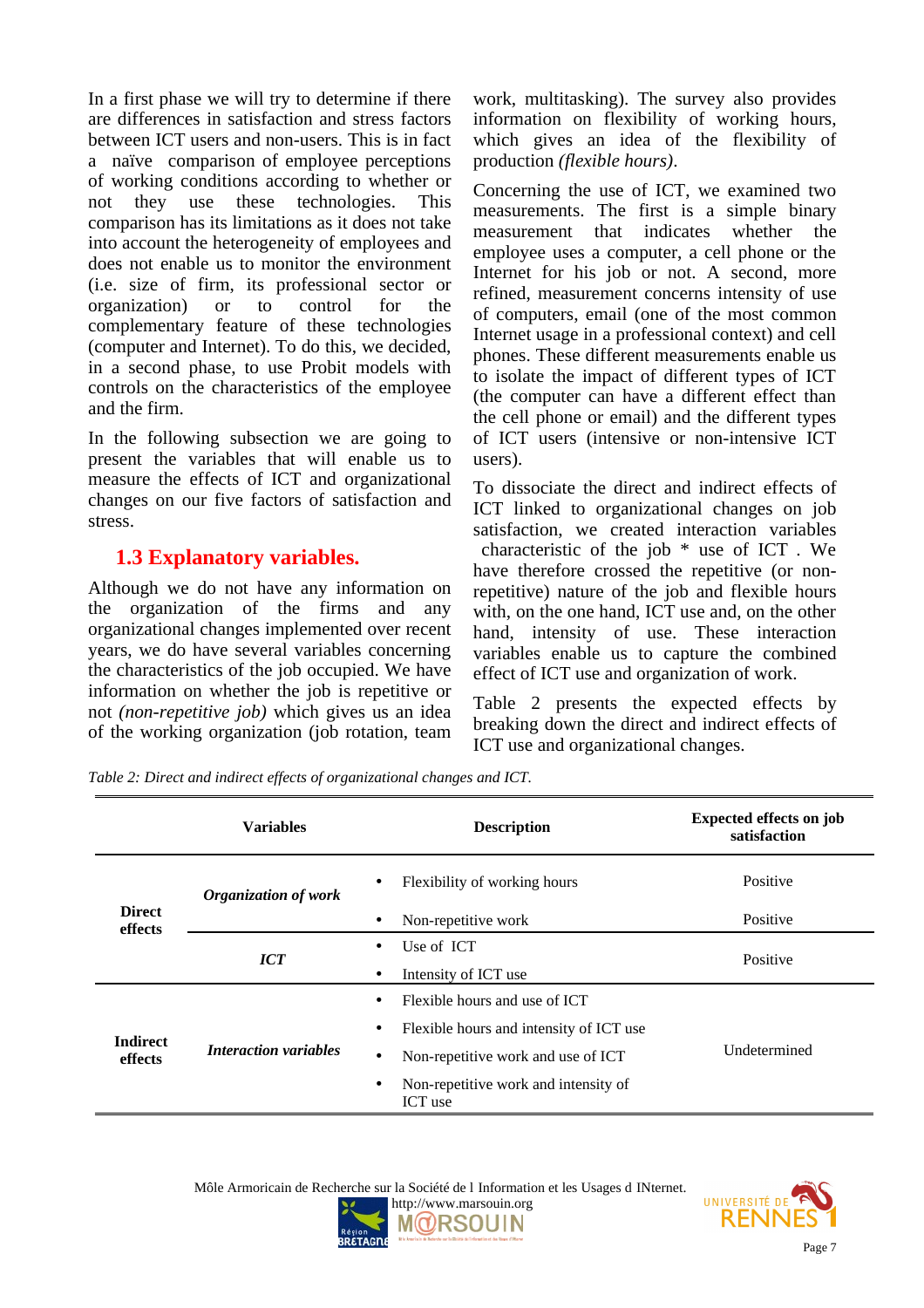## **4 RESULTS.**

After comparing satisfaction among ICT users and non-users, we will present the results of the Probit models used to measure and dissociate the direct and indirect effects of ICT.

#### **1.4 Naïve comparison between ICT users and non-users.**

Table 3 shows differences in working conditions according to whether employees have access or not to new technologies (cell phones, computers and/or Internet), distinguishing between factors having a positive influence on satisfaction and factors that *a priori* cause mental strain and therefore

dissatisfaction. The results of statistical tests highlight that access to ICT is associated with more satisfying working conditions. For example, concerning computers, the results reveal that users are on average more satisfied (85.5% of computer users feel they have an enriching job compared to 61% of non-users) and feel less stress on their job (52% of computer users say they have to rush compared to 56.3% of non-users).

While the computer and Internet tend to increase satisfaction and reduce stress, thus improving working conditions, the effect of the cell phone appears ambivalent since, although its use significantly increases satisfaction, it also increases the level of stress experienced by employees (56.3% of users feel the need to rush compared to 52.4% of non-users).

|                   |                                  | <b>Global sample</b> | <b>Users</b> | Non-users | <b>Differences in averages</b> |
|-------------------|----------------------------------|----------------------|--------------|-----------|--------------------------------|
|                   |                                  | 53.62%               | 52.06%       | 56.31%    | $-4.24%$ **                    |
| Computer          | Need to rush                     | (0.4988)             | (0.4997)     | (0.4963)  |                                |
|                   |                                  | 18.75%               | 18.27%       | 19.58%    | $-1.31%$                       |
|                   | <b>Deadline-quality conflict</b> | (0.3904)             | (0.3865)     | (0.3970)  |                                |
|                   | Must handle                      | 60.74%               | 67.06%       | 49.89%    | 17.17%***                      |
|                   | incidents alone                  | (0.4884)             | (0.4702)     | (0.5003)  |                                |
|                   |                                  | 76.52%               | 85.50%       | 61.04%    | 24.46%***                      |
|                   | <b>Enriching</b> job             | (0.424)              | (0.3522)     | (0.4879)  |                                |
|                   |                                  | 47.02%               | 56.10%       | 31.34%    | 24.76%***                      |
|                   | <b>Promotion opportunities</b>   | (0.4992)             | (0.4964)     | (0.4641)  |                                |
| <b>Internet</b>   |                                  | 53.62%               | 50.74%       | 55.91%    | $-5.18%$ **                    |
|                   | Need to rush                     | (0.4988)             | (0.5002)     | (0.4967)  |                                |
|                   |                                  | 18.75%               | 18.10%       | 19.27%    | $-1.17%$                       |
|                   | <b>Deadline-quality conflict</b> | (0.3904)             | (0.3852)     | (0.3945)  |                                |
|                   | <b>Must handle</b>               | 60.74%               | 70.15%       | 53.27%    | 16.88%***                      |
|                   | incidents alone                  | (0.4884)             | (0.4578)     | (0.4991)  |                                |
|                   |                                  | 76.52%               | 89.12%       | 66.52%    | $22.60\%***$                   |
|                   | <b>Enriching</b> job             | (0.424)              | (0.3115)     | (0.4721)  |                                |
|                   |                                  | 47.02%               | 58.71%       | 37.71%    | $21%$ ***                      |
|                   | <b>Promotion opportunities</b>   | (0.4992)             | (0.4926)     | (0.4848)  |                                |
|                   | Need to rush                     | 53.62%               | 56.32%       | 52.42%    | $3.9\% *$                      |
|                   |                                  | (0.4988)             | (0.4963)     | (0.4996)  |                                |
|                   | <b>Deadline-quality conflict</b> | 18.75%               | 20.74%       | 17.86%    | 2.88%*                         |
|                   |                                  | (0.3904)             | (0.4057)     | (0.3831)  |                                |
|                   | <b>Must handle</b>               | 60.74%               | 73.09%       | 55.19%    | 17.89%***                      |
| <b>Cell phone</b> | incidents alone                  | (0.4884)             | (0.4438)     | (0.4974)  |                                |
|                   |                                  | 76.52%               | 84.34%       | 73.01%    | 11.34%***                      |
|                   | <b>Enriching</b> job             | (0.424)              | (0.3636)     | (0.4441)  |                                |
|                   |                                  | 47.02%               | 57.54%       | 42.25%    | 15.29%***                      |
|                   | <b>Promotion opportunities</b>   | (0.4992)             | (0.4946)     | (0.4941)  |                                |

*Table 3: Test of differences in averages <sup>i</sup>*

i Note: \*\*\*,\*\*,\* Difference significant between the two groups of employees at a threshold of 1%, 5% and 10%. Standard deviation provided in parentheses.



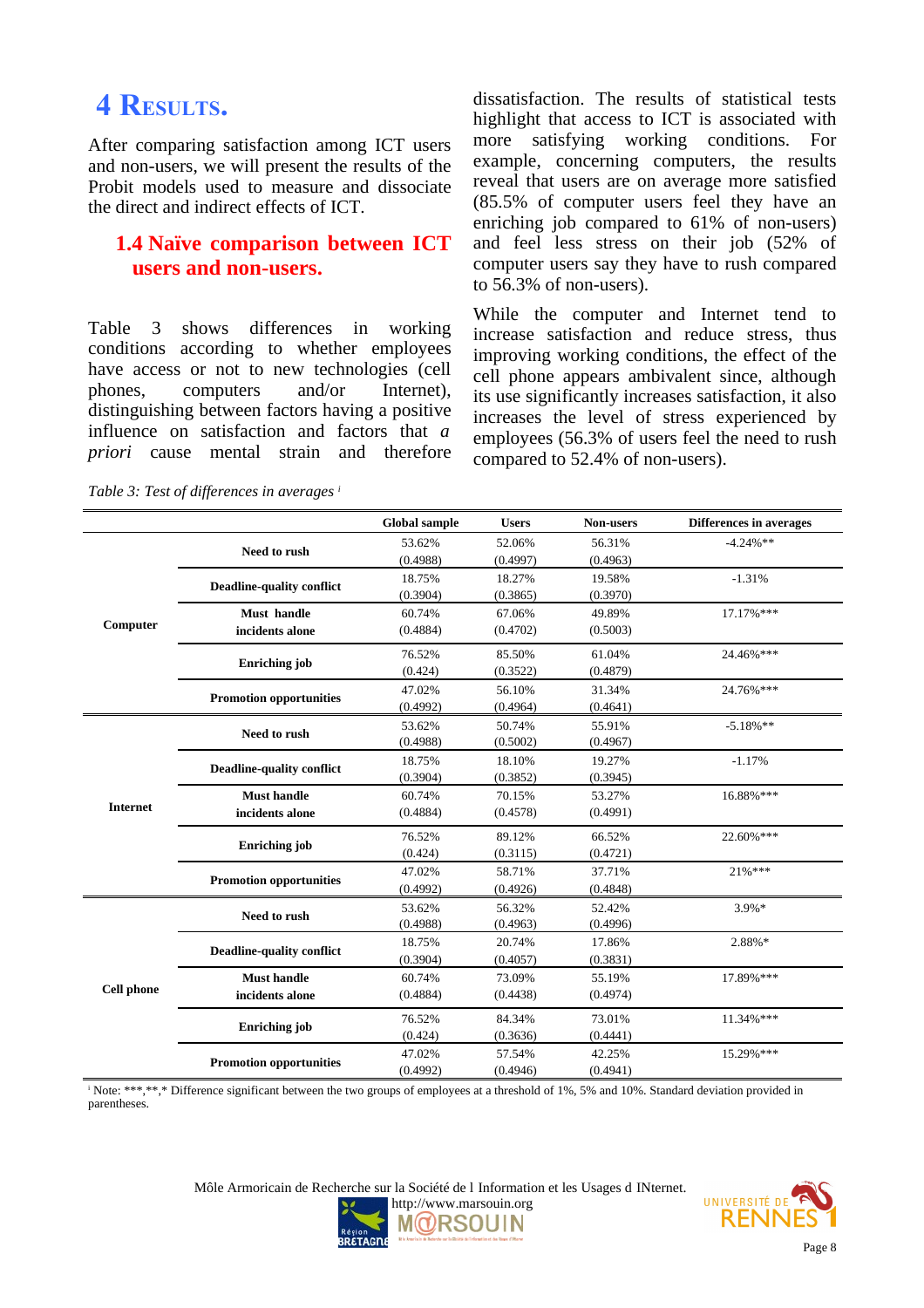#### **1.5 Probit models of job satisfaction and stress.**

We use a Probit model that is characterized by the underlying model  $U^*$ <sup>*i*</sup> = *b iX* +  $\varepsilon$ <sup>*i*</sup>, with  $U^*$ <sup>*i*</sup> as the latent utility of the individual i that depends on several independent variables *X* and  $\varepsilon_i$  being an error distributed normally with an average of 0 and variance equal to 1. In the context of our study,  $U^*$  represents employee satisfaction. We cannot directly observe the satisfaction experienced. However, for each of the factors under consideration, we have a binary variable taking on the value of 1 if the individual declares his work has a given characteristic or 0 if this is not the case. Given the qualitative nature of the variables, we estimated for each factor a Probit model of maximum likelihood that enables us to explain

the satisfaction experienced by the employee in his job.

#### **1.5.1 Analysis of the global effect of ICT.**

Table 4 presents the signs of the effect of ICT and organizational characteristics on the satisfaction and stress factors. Specification (1) measures the basic effect of using ICT whereas specification (2) takes into consideration the intensity of ICT uses. Both specifications do not consider the joined effects of ICT use and organizational changes (interaction variables). The complete table of econometric results is presented in Appendix 2. These two requirements enable us to capture the effect of ICT and organizational changes on job satisfaction without taking into account potential interactions between these two effects.

*Table 4 : Effects of ICT and organizational changes on job satisfaction and stress factors.*

|                             | <b>Stress</b>            |                |                              |                |                                       |     |                      |        |                  |        |
|-----------------------------|--------------------------|----------------|------------------------------|----------------|---------------------------------------|-----|----------------------|--------|------------------|--------|
|                             | Need to rush             |                | Deadline-quality<br>conflict |                | <b>Must handle</b><br>incidents alone |     | <b>Enriching job</b> |        | <b>Promotion</b> |        |
|                             | (1)                      | (2)            | (1)                          | (2)            | (1)                                   | (2) | (1)                  | (2)    | (1)              | (2)    |
| Use of computer             | $\overline{\phantom{0}}$ |                | ns                           |                | ns                                    |     | $^{+}$               |        | $^{+}$           |        |
| Use of Internet             | ns                       |                | ns                           |                | ns                                    |     | $^{+}$               |        | ns               |        |
| Use of cell phone           | $^{+}$                   |                | ns                           |                | $+$                                   |     | $+$                  |        | $^{+}$           |        |
| Intensity of computer use   |                          | -              |                              | ns.            |                                       | ns  |                      | $+$    |                  | $+$    |
| Intensity of email use      |                          | ns             |                              | ns.            |                                       | ns  |                      | ns     |                  | ns     |
| Intensity of cell phone use |                          | $^{+}$         |                              | $^{+}$         |                                       | $+$ |                      | $^{+}$ |                  | $^{+}$ |
| Flexible hours              |                          | $\blacksquare$ | ns                           | ns.            | $+$                                   | $+$ | $+$                  | $+$    | $^{+}$           | ns     |
| Non-repetitive job          |                          |                | $\overline{\phantom{0}}$     | $\blacksquare$ | ns                                    | ns  | $^{+}$               | $+$    | ns               | ns     |

Variables concerning the organization of work (flexible hours and non-repetitive work) measure the effects of organizational changes. Our results emphasize that these variables are globally associated with better working conditions. In fact, executing non-repetitive tasks and/or benefiting from flexible hours tends to increase the likelihood of having an enriching job and to diminish the probability of having to rush. These organizational characteristics do not, however, produce uniform effects. Thus, having flexible hours significantly increases the probability of having to handle incidents alone, whereas non-repetitive work does not have significant impact on this factor. Conversely, the non-repetitive nature of work diminishes significantly the likelihood of having to choose

between meeting deadlines or quality standards whereas flexible hours have no impact.

Concerning the use of ICT, the overall impact on job satisfaction is both positive and significant. In fact, use, as well as intensity of use, of ICT significantly increases the likelihood of having an enriching job. This result is in accordance with the predictions of Lindbeck and Snower (1996, 2000). The authors compared levels of productivity linked to employee specialization in one task with those linked to complementary tasks. They demonstrated that the adoption of ICT enables increased productivity for complementary tasks and promotes employee's versatility. Furthermore, while the use of cell phones or computers tends to significantly increase

Môle Armoricain de Recherche sur la Société de l Information et les Usages d INternet.



http://www.marsouin.org

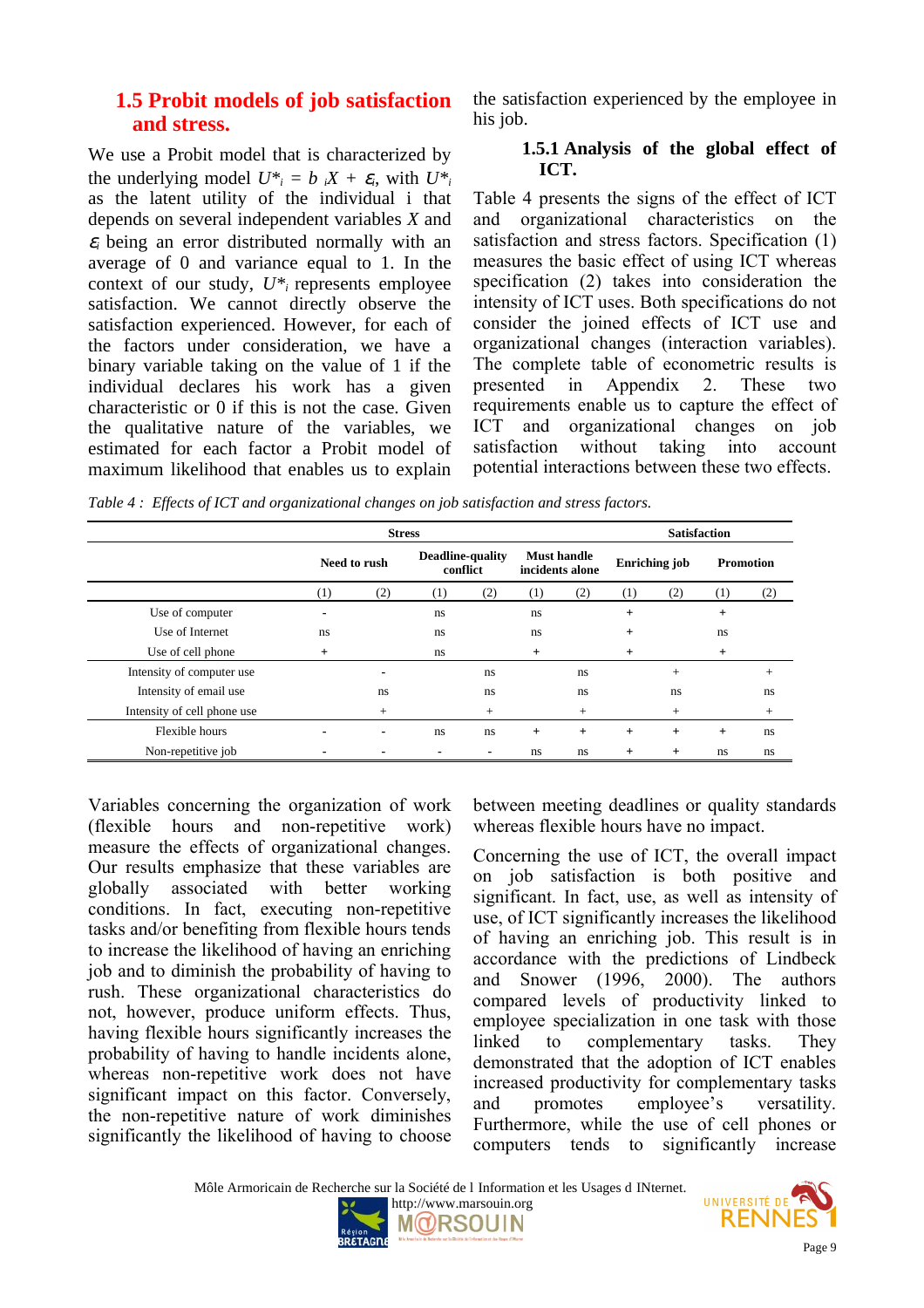promotion opportunities, additional use of the Internet does not.

Concerning stress factors, the results indicate that ICT have no effect on choosing between meeting quality standards or deadlines. However, the use of a computer decreases the likelihood of having to rush. It means that computerization enables to save time in the execution of tasks. This reduced pressure on the employee also explains why use of a computer makes work more enriching (saving time on certain tasks enables him to access other, more interesting, ones).

While the effect of the cell phone is the same as for other ICT concerning satisfaction, it differs for stress factors. Thus, the use, and intensity of use, of cell phones for professional purposes tends to increase the likelihood of having to rush and to handle incidents alone. This result is not surprising considering the ambivalent nature of this technology. Indeed, while the cell phone can be perceived as a sign of responsibility and recognition, it can also be seen by the employee as a means of monitoring or pressure by his superiors.

These results globally confirm those obtained through naïve comparisons, with the exception of the Internet which in our Probit models has little impact on job satisfaction factors. This is not, however, surprising since use of the Internet depends on use of a computer. Therefore, what is estimated by the Probit models is the marginal effect of using the Internet on an employee who is already a computer user. The econometric results only serve to underline that the Internet is one of the possible uses of a computer and that it contributes like other applications (nor more and no less) to improved working conditions.

We have measured the global effects of ICT and organizational changes on job satisfaction and stress factors. However, as we have indicated before, ICT and organizational changes have direct and indirect effects on job satisfaction and/or stress. We are now going to try and dissociate these two effects.

#### *1.5.2 Breaking down the direct and indirect effects of ICT.*

Table 5 sums up the results for specification (3) (ICT uses) and specification (4) (intensity of ICT uses) that both include the interaction variables enabling us to break down the effects of ICT (with respect to organizational changes) into direct and indirect effects. We have presented in this table the signs associated with these variables when they have a significant impact (Appendix 3 presents the complete econometric results).

We can observe for four of the five factors the presence of indirect effects (with the exception of enriching work) and direct effects of ICT (with the exception of deadline-quality conflict). The distinction between direct and indirect effects is therefore empirically relevant.

Concerning indirect effects, we can observe that employees are more likely to rush when cell phone use is combined with flexible hours (the cell phone does not have a significant direct effect). Similarly, conflicts between deadlines and quality standards are more frequent when work is non-repetitive and requires use of a cell phone. Finally, promotion opportunities are greater among employees with non-repetitive jobs requiring use of the Internet, whereas they are reduced for those with flexible hours and who use cell phones. We must note, however, the direct effect of cell phone use on promotion opportunities and enriching work is positive. So, the use of a cell phone is not, in itself, a factor of dissatisfaction, but rather its use combined with flexible working hours.

Furthermore, the likelihood of having to deal with incidents alone is greater for computer and cell phone users (direct effects), whereas the indirect effects are the opposite. Thus, intensive computer use (in particular the Internet) combined with flexible hours significantly diminishes the likelihood of having to handle incidents alone.

Table 5 also presents the direct effects of organizational characteristics (non-repetitive work and flexible hours) once indirect effects have been controlled (linked to ICT). Nonrepetitive work and flexibility always have a positive effect on job satisfaction factors and a

Môle Armoricain de Recherche sur la Société de l Information et les Usages d INternet.



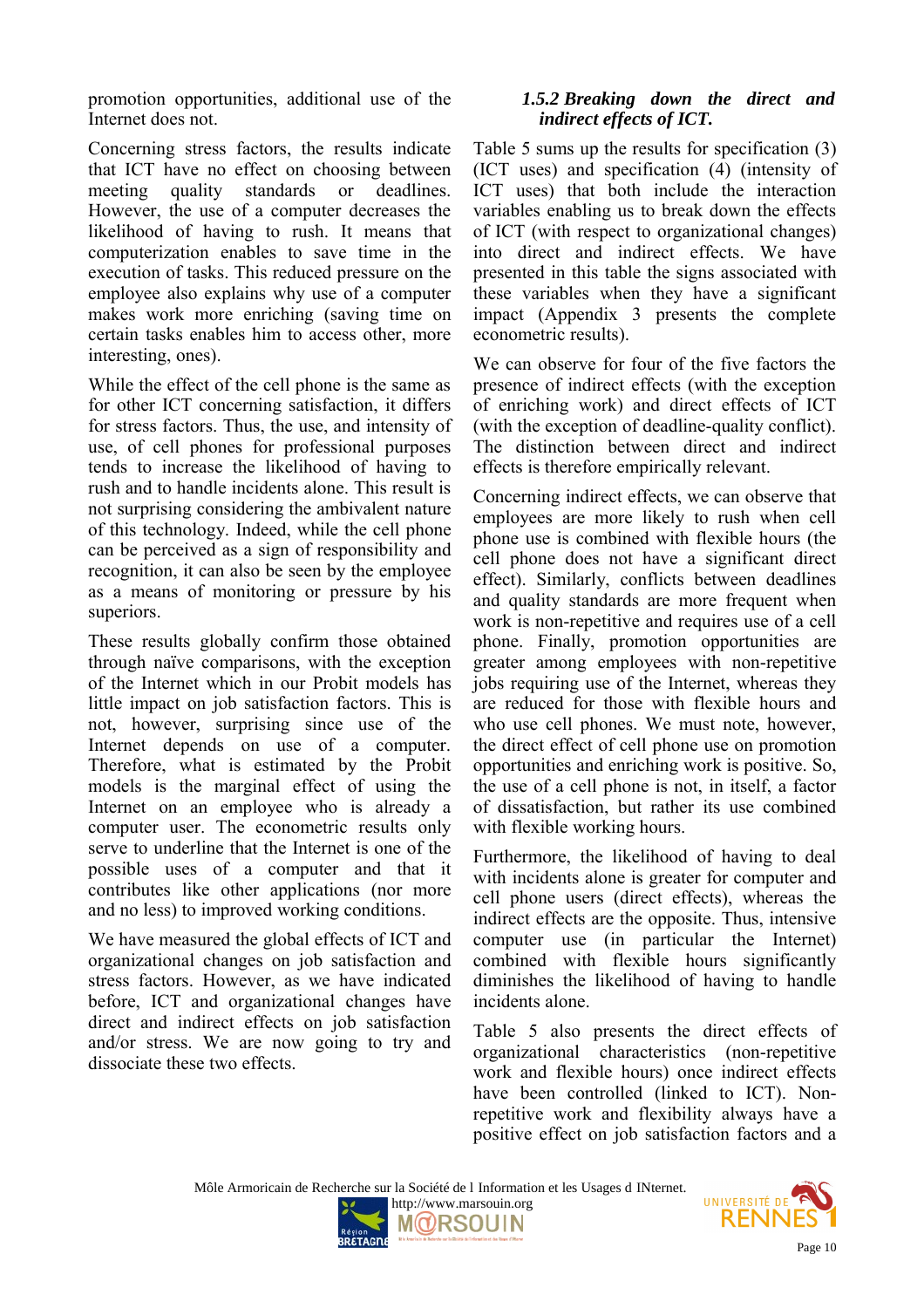negative effect on stress. Thus, the implementation of flexible hours reduces the likelihood of having to rush (direct effect) even though, when combined with the use of a cell phone, it increases pressure on the employee (indirect effect).

In the end, we can observe that the introduction of interaction variables modifies somewhat the effect of variables concerning ICT use, or intensity of use, on job satisfaction and stress factors (Table 4 *versus* Table 5). In fact,

introducing interaction variables for ICT and organizational characteristics means breaking down the effect of ICT into two effects: the direct effect (inherent effect of ICT captured by variables of use or intensity of use) and the indirect effect (effect of ICT combined with organizational changes captured by interaction variables). Thus, variables of ICT use or intensity of use do not capture the global effect of ICT on satisfaction, but only part of this effect: the direct effect.

*Table 5: Direct and indirect effects of ICT and organizational changes <sup>i</sup>*

|                            |                               |                   |                                                | <b>Stress</b> | <b>Satisfaction</b>   |                   |                  |
|----------------------------|-------------------------------|-------------------|------------------------------------------------|---------------|-----------------------|-------------------|------------------|
|                            |                               |                   | <b>Need to</b><br>Deadline/<br>rush<br>quality |               | <b>Must</b><br>handle | Enriching<br>work | <b>Promotion</b> |
|                            |                               |                   |                                                | conflict      | incidents<br>alone    |                   |                  |
|                            | <b>Flexible</b>               | Computer          | ns/ns                                          | ns/ns         | $\frac{ns}{-}$        | ns/ns             | ns/ns            |
| <b>Indirect</b><br>effects | hours                         | <b>Internet</b>   | ns/ns                                          | ns/ns         | $-\frac{m}{s}$        | ns/ns             | ns/ns            |
|                            |                               | <b>Cell phone</b> | $+/+$                                          | ns/ns         | $+/\text{ns}$         | ns/ns             | $-/-$            |
|                            | Non-                          | Computer          | ns/ns                                          | ns/ns         | $\frac{ns}{-}$        | ns/ns             | ns/ns            |
|                            | repetitive                    | <b>Internet</b>   | ns/ns                                          | ns/ns         | ns/ns                 | ns/ns             | $ns/+$           |
|                            | work                          | <b>Cell phone</b> | ns/ns                                          | $ns/+$        | $\frac{ns}{-}$        | ns/ns             | ns/ns            |
|                            | <b>Computer use/intensity</b> |                   | ns/ns                                          | ns/ns         | $ns/+$                | $ns/+$            | $ns/+$           |
| <b>Direct</b><br>effects   | <b>Internet use/intensity</b> |                   | $-\frac{m}{s}$                                 | ns/ns         | ns/ns                 | ns/ns             | ns/ns            |
|                            | Cell phone use/intensity      |                   | ns/ns                                          | ns/ns         | $+/+$                 | $+/+$             | $+/+$            |
|                            | <b>Flexible hours</b>         |                   | $-/-$                                          | ns/ns         | $+/+$                 | ns/ns             | ns/ns            |
|                            | Non-repetitive work           |                   | $-/-$                                          | $-/-$         | $+/+$                 | $+/+$             | ns/ns            |

i Note: ns: not significant; +: positive effect; -: negative effect. The first sign corresponds to the specification (3). The second sign corresponds to the specification (4). For example, if we consider the effect of the interaction variable of flexible hours and computer use on having to deal with incidents alone, the first result *ns* indicates a non significant impact of using a computer and benefiting from flexible hours whereas the second result - indicates a negative impact of intensive computer use combined with flexible hours on the likelihood of having to deal with incidents alone.

Table 6 summarizes the global effects obtained for each technology (see Table 4) and compares them with direct and indirect effects obtained using Probit models with interaction variables (see Table 5). To the extent the variables of use or intensity capture in one case the global effect of ICT (see Table 4) and in another case only the direct effect (see Table 5), their signs and thresholds of significance can present differences. Three different cases can be observed.

First, the inherent effect of ICT use can contribute marginally to the global effect. This is what we can observe in the effect of the

computer on the need to rush. The global effect is both negative and significant, but the direct and indirect effects are not significant. These effects therefore reinforce each other to significantly reduce pressure on employees (the need to speed up work).

Second, the direct effect of ICT use or intensity of use can contribute substantially to the global effect. This is the case for the cell phone in relation to enriching work: the global effect is positive and significant, just like the direct effect, whereas the indirect effects are not significant.

Môle Armoricain de Recherche sur la Société de l Information et les Usages d INternet.



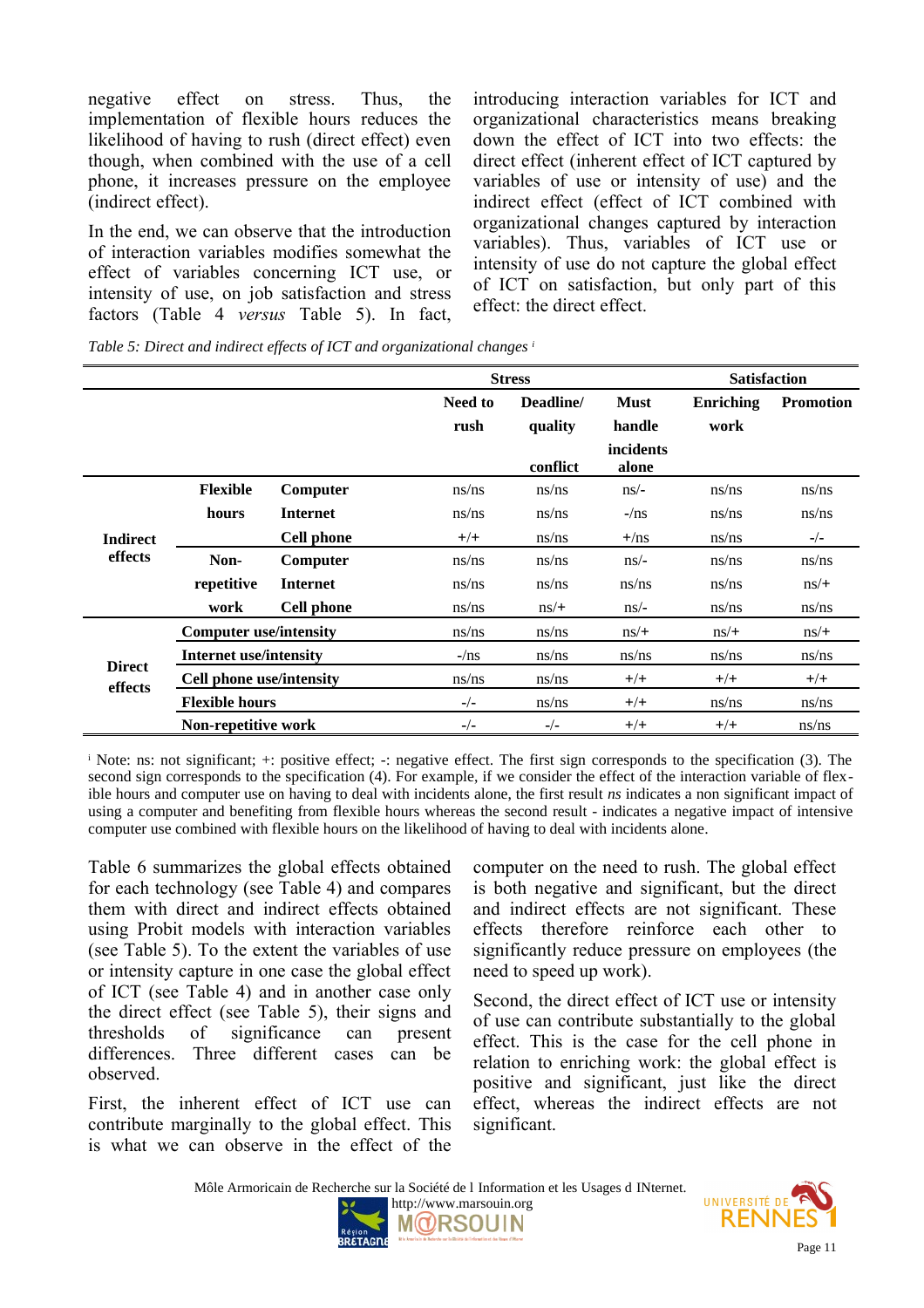|                      |                           |                        |                 | <b>Stress</b>                | <b>Satisfaction</b>                      |                   |                  |
|----------------------|---------------------------|------------------------|-----------------|------------------------------|------------------------------------------|-------------------|------------------|
|                      |                           |                        | Need to<br>rush | Deadline/quality<br>conflict | <b>Must handle</b><br>incidents<br>alone | Enriching<br>work | <b>Promotion</b> |
|                      | <b>Direct</b><br>effect   |                        | ns/ns           | ns/ns                        | $ns/+$                                   | $ns/+$            | $ns/+$           |
| Computer             | <b>Indirect</b>           | <b>Flexible hours</b>  | ns/ns           | ns/ns                        | $\frac{ns}{-}$                           | ns/ns             | ns/ns            |
|                      | effect                    | Non-repetitive<br>work | ns/ns           | ns/ns                        | $ns/-\$                                  | ns/ns             | ns/ns            |
|                      | Global<br>effect          |                        | $-/-$           | ns/ns                        | ns/ns                                    | $+/+$             | $+/+$            |
| <b>Internet</b>      | <b>Direct</b>             |                        | $-\sqrt{ns}$    | ns/ns                        | ns/ns                                    | ns/ns             | ns/ns            |
|                      | <b>Indirect</b><br>effect | <b>Flexible hours</b>  | ns/ns           | ns/ns                        | $-\frac{m}{s}$                           | ns/ns             | ns/ns            |
|                      |                           | Non-repetitive<br>work | ns/ns           | ns/ns                        | ns/ns                                    | ns/ns             | $ns/+$           |
|                      | Global<br>effect          |                        | ns/ns           | ns/ns                        | ns/ns                                    | $+/ns$            | ns/ns            |
|                      | <b>Direct</b>             |                        | ns/ns           | ns/ns                        | $+/+$                                    | $+/+$             | $+/+$            |
|                      |                           | <b>Flexible hours</b>  | $+/+$           | ns/ns                        | $+$ /ns                                  | ns/ns             | $-/-$            |
| <b>Cell</b><br>phone | <b>Indirect</b><br>effect | Non-repetitive<br>work | ns/ns           | $ns/+$                       | $ns/-\$                                  | ns/ns             | ns/ns            |
|                      | Global<br>effect          |                        | $+/+$           | $ns/+$                       | $+/+$                                    | $+/+$             | $+/+$            |

i Note: Direct and indirect effect of ICT in Table 5 and global effect sign associated with variables of use/intensity of use in Table 4.

Finally, the breakdown can reveal opposite signs on the direct and indirect effects that cancel each other out in the global effect. Thus, let us consider the example of the impact of computer use on the likelihood of handling incidents alone. The indirect effect of this variable is negative to the extent that the variables "flexible hours\*intensity of computer use" and "non-repetitive work\*intensity of computer use" have negative signs, when the direct effect is positive. The indirect and direct effects therefore have opposite signs and cancel each other out in the end which explains why, without the introduction of interaction variables, the global impact is insignificant. Thanks to the breakdown of effects, we can better understand the complex interactions between ICT use and organizational changes. Therefore, intensive computer use is associated with more responsibilities (higher likelihood of handling incidents alone), but since ICT use is also accompanied by more flexible hours and less

repetitive tasks and this combination reduces the likelihood of handling incidents alone, ICT globally have no effect on the handling of incidents. It is therefore crucial to examine the direct and indirect effects to analyze the impact of ICT on working conditions.

Let us consider another example: the cell phone in relation to stress factors such as having to rush and choose between meeting deadlines or quality standards. We can observe positive indirect effects, but no direct effects for the cell phone[5](#page-11-0) . Thus the global positive effect of the cell phone on stress factors is essentially due to an indirect effect (linked to the organizational effects of the cell phone). Concerning satisfaction factors, the cell phone has a negative indirect effect on the likelihood of a promotion, but a direct positive effect. Since the global effect is positive (without introducing

Môle Armoricain de Recherche sur la Société de l Information et les Usages d INternet.





<span id="page-11-0"></span><sup>5</sup> Indeed, variables for use and intensity of use of cell phones are not significant.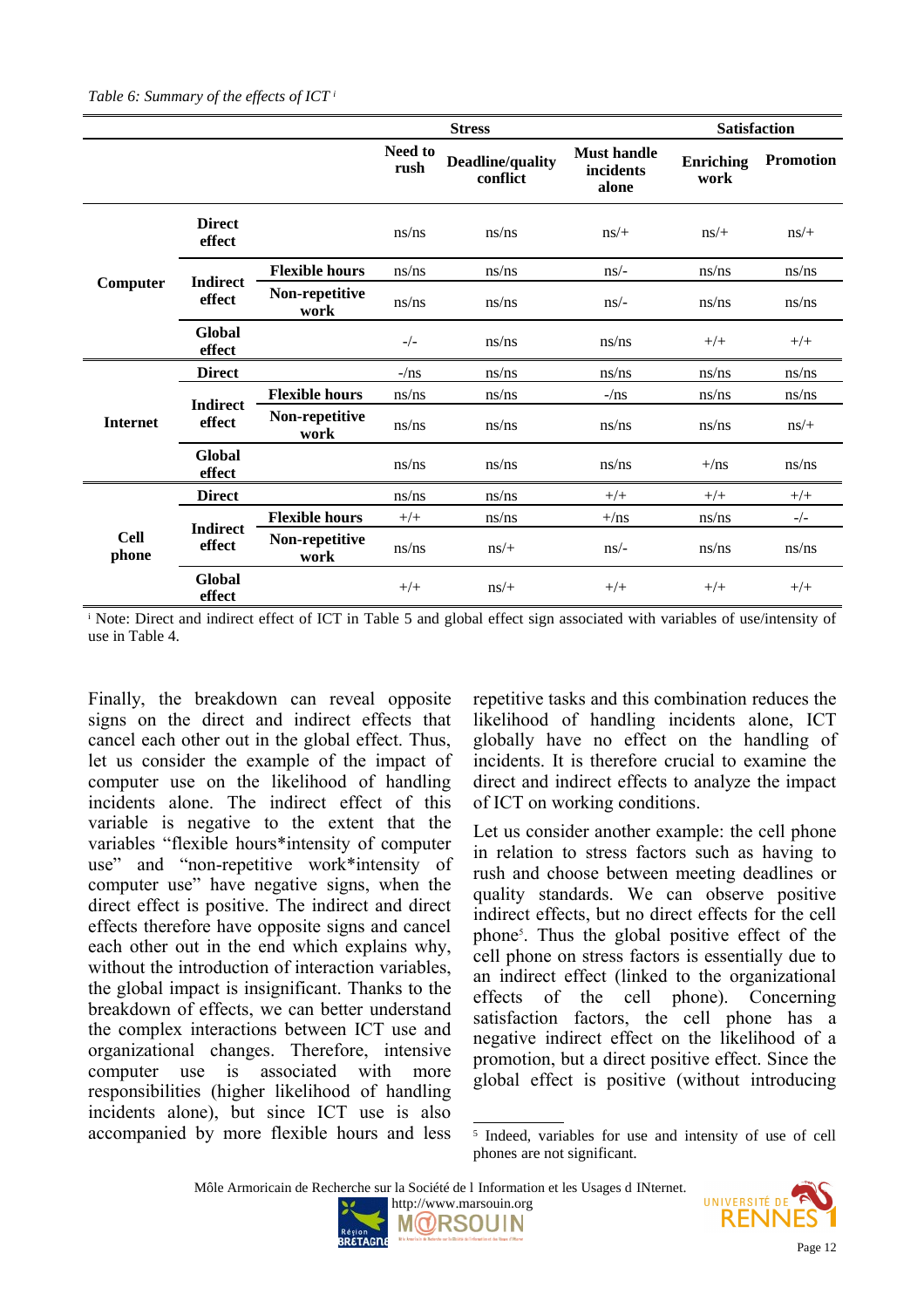interaction variables) the direct effect overrides the indirect effect.

## **5 CONCLUSION.**

The aim of this article was to examine the effects of ICT use (cell phone, computer and Internet) on job satisfaction by isolating direct and indirect effects. Satisfaction refers to employee perceptions of their working conditions, such as having an enriching job, promotion opportunities, being obliged to rush or choose between meeting deadlines or quality standards. Our results show that use and intensity of use of each of these technologies have globally complementary positive effects on job satisfaction. However, the cell phone has ambivalent effects in that it can be perceived as a tool associated with importance, recognition or responsibility, or, on the contrary, as a means of control or pressure.

We then tried to isolate the direct and indirect effects of ICT and organization of work on job satisfaction. The results revealed the differences between direct and indirect effects. Thus, we can observe that these two types of effects can, in certain cases, either reinforce or contradict each other.

One of the extensions envisaged for this study aims to estimate precisely the marginal impact of the effect of ICT on job satisfaction. To do this, a method based on matching is envisaged since this method aims to evaluate the marginal effect of a specific program on its beneficiaries.

In light of the positive correlations revealed by our analyses between cell phone use and stress factors that, therefore, could reduce employee satisfaction, it would be interesting to carry out an in-depth study of the intrusive effects of professional use of ICT on private life.

## **BIBLIOGRAPHY.**

- Acemoglu D. and Newman A. F. (2002), The labor market and corporate structure , *European Economic Review*, Vol. 46, p.1733-1756.
- Aghion P. and Tirole J. (1997), Formal and Real Authority in Organizations , *The Journal of Political Economy*, Vol. 105, N°1, p.1-29.
- Akerlof G. and Kranton R. (2005) Identity and the Economics of Organizations, *Journal of Economic Perspectives*, Vol .19 (1), pp. 9-32.
- Askenazy P. and Caroli E. (2002), New Organizational Practices and Working Conditions: Evidences from France in the 1990s , *[Louvain Economic Review](http://www.econ.ucl.ac.be/econ/rel/RELuk.html)*, Vol. 68, pp. 91-110.
- Askenazy P. and Caroli E. (2006), Innovative Work Practices, Information Technologies and Working Conditions: Evidence for France , IZA Discussion Paper N°2321, 39p.
- Autor, D. H.; Levy, F. and Murnane, R. J. (2003), The skill content of recent technological change: An empirical exploration , *Quarterly Journal of Economics*, 2003, Vol. 118, p. 1279-1333.
- Behaghel L., Caroli E. and Walkowiak E., (2007). [In](http://ideas.repec.org/p/pse/psecon/2007-04.html)[novation and skill upgrading: The role of external vs](http://ideas.repec.org/p/pse/psecon/2007-04.html) [internal labour markets,](http://ideas.repec.org/p/pse/psecon/2007-04.html) [PSE Working Papers](http://ideas.repec.org/s/pse/psecon.html) 2007-04.
- Bertschek I. and Kaiser U. (2004), Productivity Effects of Organizational Change: Microeconometric Evidence , *Management Science*, Vol. 50, N°3, p. 394-404.
- Black S. E. and Lynch L. M. (2001), How to compete: The impact of workplace practices and information technology on productivity , *Review of Economics and Statistics*, Vol. 83, N°3, p. 434-445.
- Bresnahan T.F., Brynjolfsson E. and Hitt L.M. (2002), Information technology, workplace organization, and the demand for skilled labor: Firm-level evidence , *The Quarterly Journal of Economics*, Vol. 117, N°1, p.339-376.
- Brynjolfsson E. and Hitt L. M. (2000), Beyond Computation: Information Technology, Organizational Transformation and Business Performance , *The Journal of Economic Perspectives*, Vol. 14, N°4, p. 23-48.
- Caroli E., Greenan N. and Guellec D. (2001), Organizational Change and Skill Accumulation , *Industrial and Corporate Change*, Vol. 10, N°2, p. 481-506.
- Clark A. (2005), What makes a good job? Evidence from OECD countries , in *Job Quality and Employer Behaviour*, Bazen, S., Lucifora, C. and Salverda, W. (eds.), Palgrave, pp. 11-30
- Gant J., Ichniowski C. and Shaw K. (2002), Social Capital and Organizational Change in High-Involvement and Traditional Work Organizations , *Journal of Economics and Management Strategy*, Vol. 11, N°2, p. 289-328.
- Lindbeck A. and Snower D.J. (1996), Reorganization Of Firms and Labor-Market Inequality , *The American Economic Review*, Vol. 86, N°2, p. 315-321.
- Lindbeck A. and Snower D.J. (2000), Multitask Learning and the Reorganization of Work: From a Tayloristic to Holistic Organization , *Journal of Labor Economics*, Vol. 18, N°3, p.353-376.

Môle Armoricain de Recherche sur la Société de l Information et les Usages d INternet.



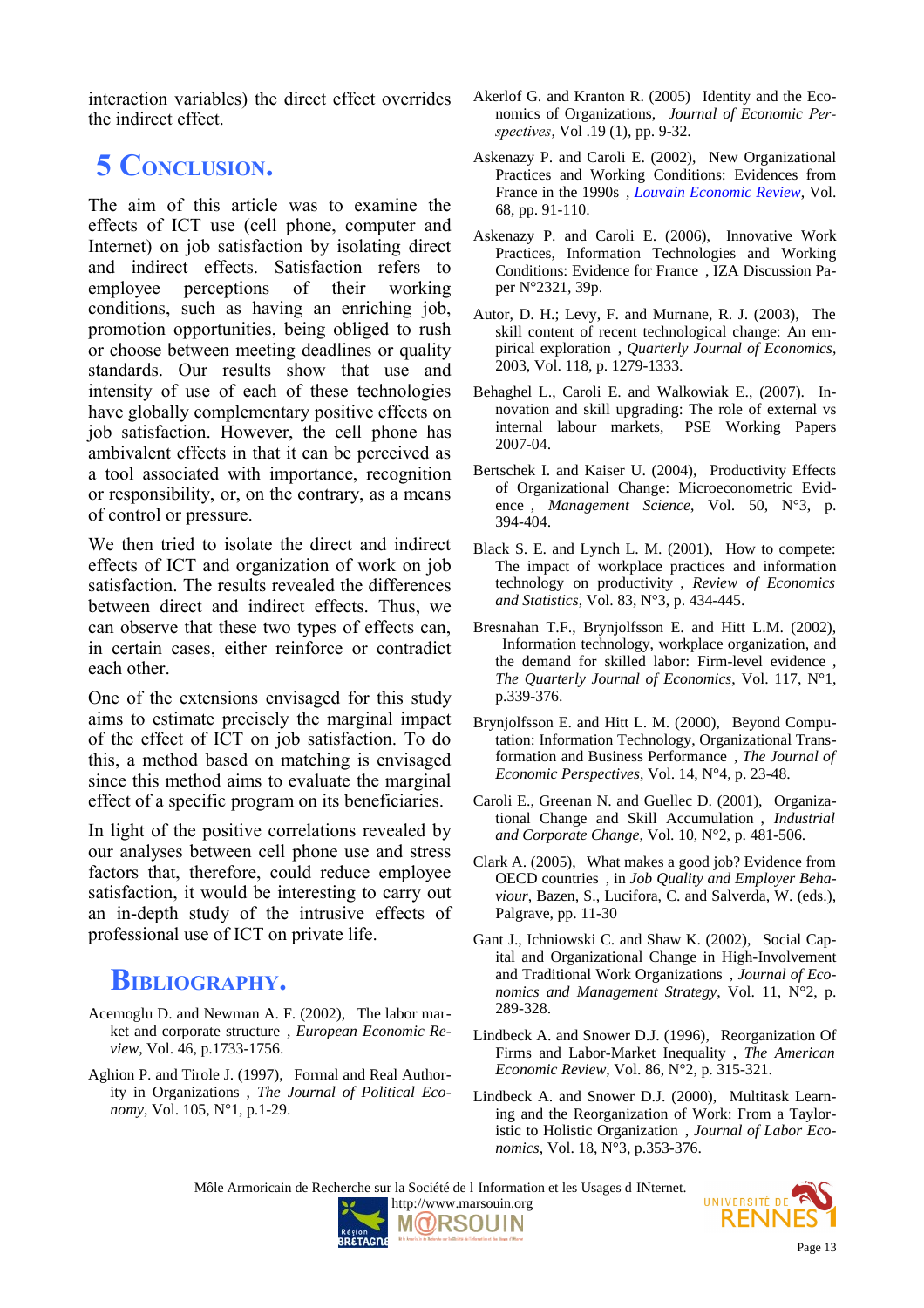- Nie, N. H., Hillygus D. S. and Erbring L. (2002), Internet use, interpersonal relations, and sociability In *The internet in everyday life*, B. Wellman and C. Haythornthwaite (eds). Oxford: Blackwell.
- Spitz-Oener, A. (2006), Technical Change, Job Tasks, and Rising Educational Demands: Looking outside the Wage Structure , *Journal of Labor Economics*, Vol. 24, p. 235-270.



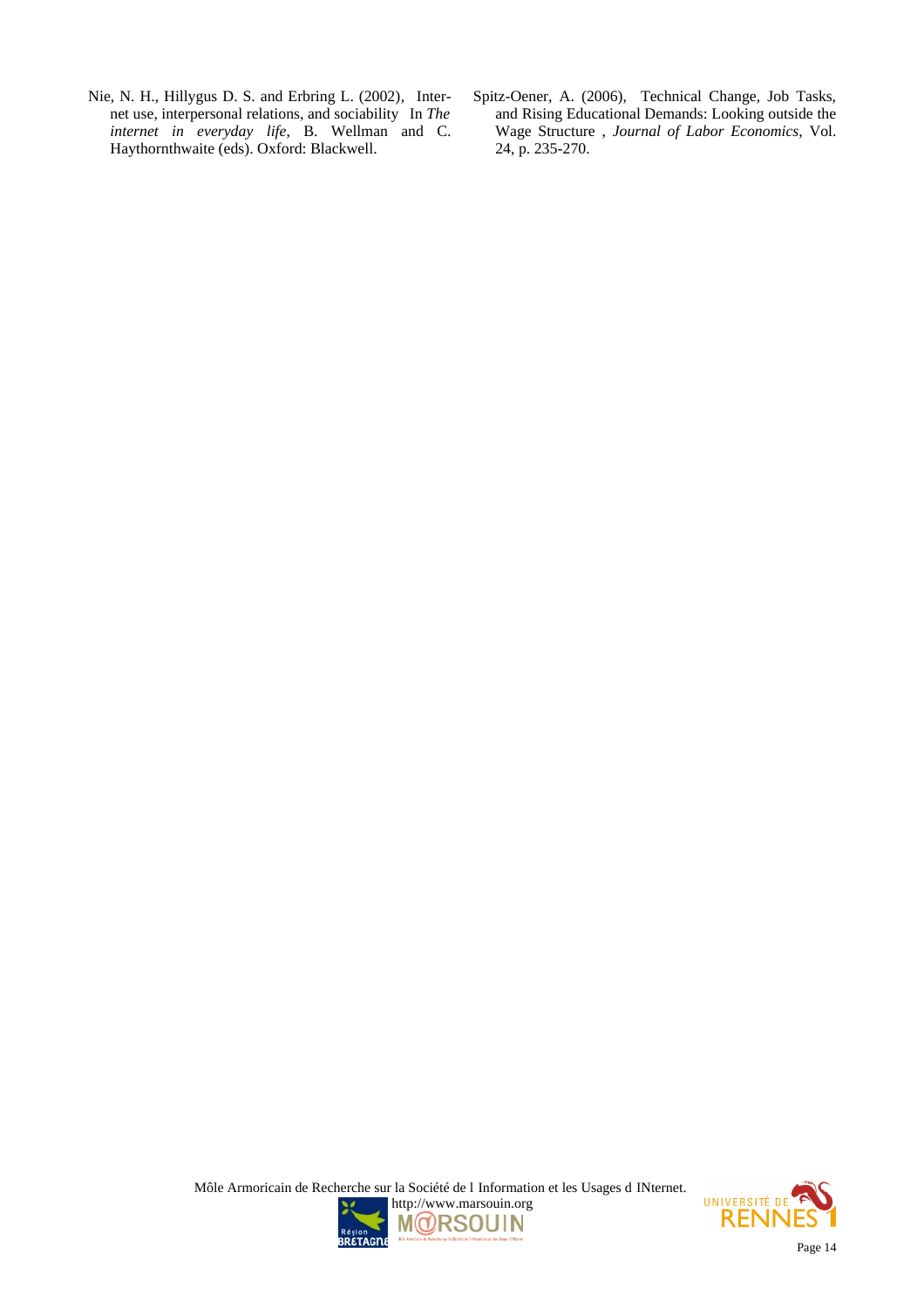## *APPENDICES.*

#### **Appendix 1: Construction of variables for ICT use and working conditions**

#### **Professional use of ICT**

#### ICT use

#### *Computer*

Q1. At work, have you used a Personal Computer?

**-** During the previous month and/or before that

#### *Internet*

Q2. At work, have you used the Internet?

During the previous month and/or before that

#### *Cell phone*

Q3. Do you use a cell phone for professional purposes (even if it is your personal phone)? YES.

#### **Intensity of ICT use**

#### *Computer*

Q4. During the previous month, have you used a PC for professional purposes?

**-** 0. No use; 1. Not last month; 2. 1 to 3 times in the month; 3. At least once a week; 4. Every/almost every workday.

#### *Internet-Intensity of email use*

Creation, from the following questions, of a variable for intensity of use:

 - 0. No use; 1. Occasional use; 2. Frequent use; 3. Intensive use.

Q5. How many professional messages have you received over the last month (not including spam, viruses) on average per day?

- 1. Less than 5; 2. Between 5 and 10; 3. Between 10 and 20; 4. More than 20.

Q6. In the course of the previous month, how many messages have you sent, on average, per day:

- 1. Less than 5; 2. Between 5 and 10; 3. Between 10 and 20; 4. More than 20.

#### *Cell phone*

Creation, from the following questions, of a variable for intensity of use:

0. No use; 1. Occasional use; 2. Frequent use; 3. Intensive use.

Q7. During the previous month you have made professional calls with your cell phone(s):

- 1. Not last month; 2. 1 to 3 times in the month; 3. At least once a week; 4. Every/almost every day.

Q8. During the previous month you have received professional calls on your cell phone(s) on average per day:

**-** 1. Not last month; 2. 1 to 3 times in the month; 3. At least once a week; 4. Every/almost every day.

#### **Working conditions**

Characteristics of the job

*Flexible working hours:* the employee has a choice of working hours.

Q1. How are your working hours defined?

- You can choose between several timetables proposed by your employer;
- You can set your own hours from day to day within a broad range of available hours (*flextime*);
- You set your own hours.

#### *Non-repetitive work*

Q2. Does your work consist in continually repeating the same series of gestures or tasks? NO.

### **Job satisfaction and stress**

*Need to rush*

i,

Q3. In your work, do you need to rush? Sometimes, often.

#### *Deadline/quality conflict*

Q4. In your work, is it sometimes impossible to meet both deadlines and quality standards? Sometimes, often.

Môle Armoricain de Recherche sur la Société de l Information et les Usages d INternet. UNIVERSITÉ DI

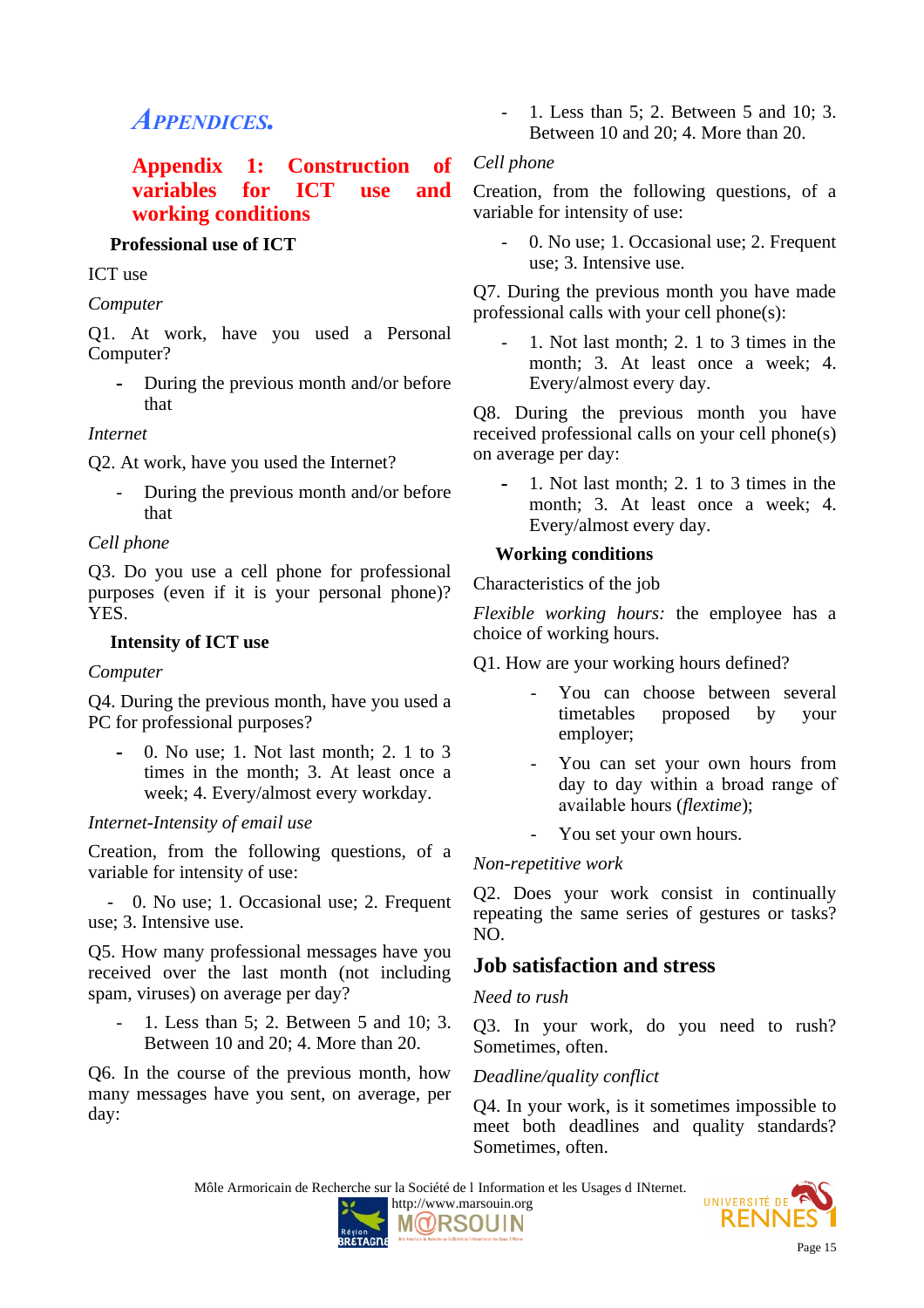#### *Autonomy: must handle incidents alone*

Q5. When something abnormal happens during your work, do you handle the incident personally? Sometimes, often.

#### *Enriching work*

Q6. Does your job enable you to learn new things? YES.

Q7. Do you personally have possibilities of promotion in your firm? YES.

*Promotion opportunities*



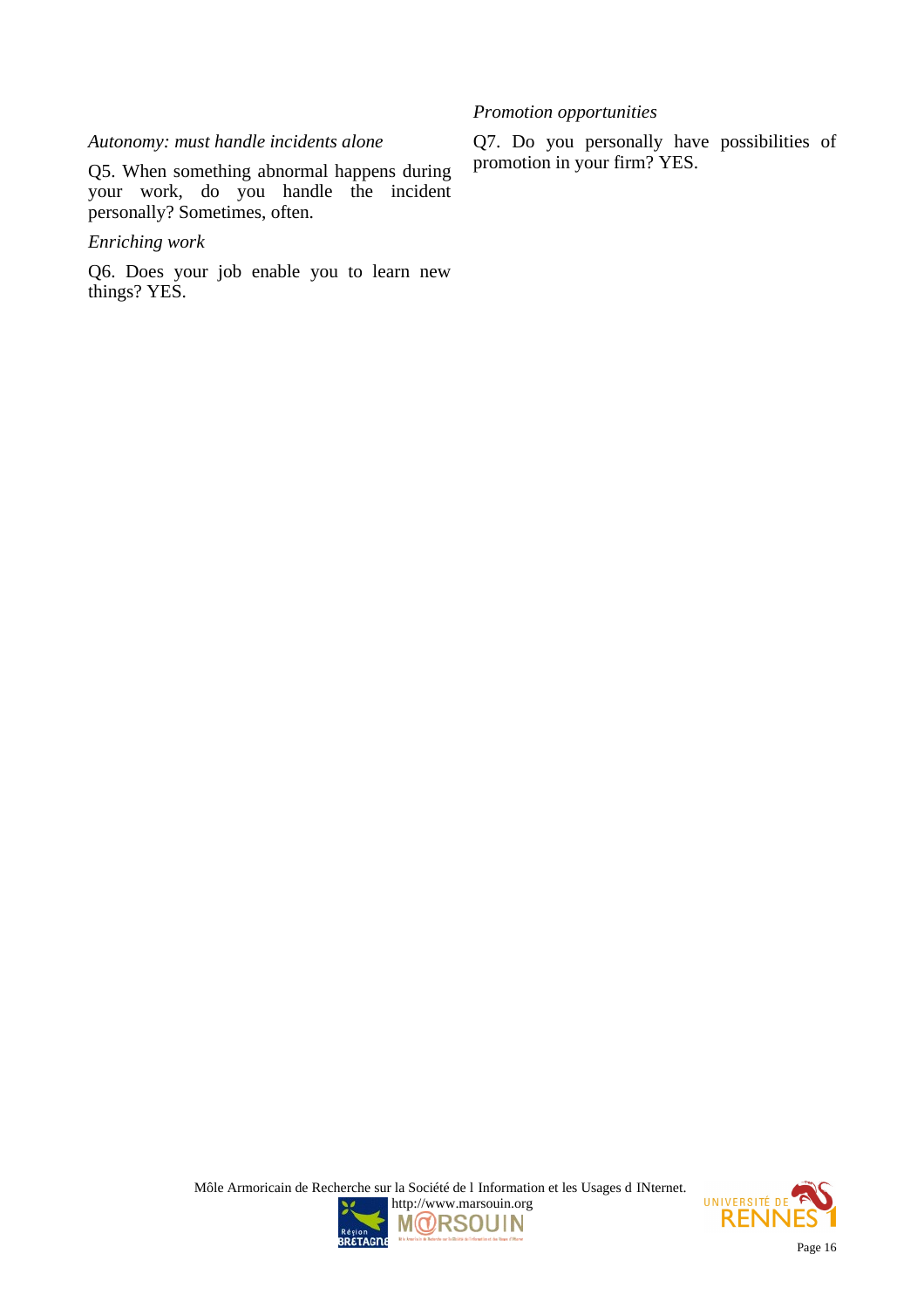### **2** *Appendix 2: Effects of ICT and organizational changes on job satisfaction and stress factors <sup>i</sup>*

|                       | <b>Stress</b>                                                        |               |               |               |                                           | <b>Satisfaction</b> |               |               |               |               |  |  |
|-----------------------|----------------------------------------------------------------------|---------------|---------------|---------------|-------------------------------------------|---------------------|---------------|---------------|---------------|---------------|--|--|
|                       | Deadline-quality con-<br>Must handle incid-<br>Need to rush<br>flict |               |               | ents alone    | <b>Enriching work</b><br><b>Promotion</b> |                     |               |               |               |               |  |  |
|                       | (1)                                                                  | (2)           | (1)           | (2)           | (1)                                       | (2)                 | (1)           | (2)           | (1)           | (2)           |  |  |
| Computer              | $-0.151$                                                             |               | $-0.077$      |               | 0.095                                     |                     | 0.202         |               | 0.289         |               |  |  |
| use                   | $(0.075)$ **                                                         |               | (0.086)       |               | (0.076)                                   |                     | $(0.082)$ **  |               | $(0.078)$ *** |               |  |  |
| Internet              | $-0.107$                                                             |               | $-0.047$      |               | 0.054                                     |                     | 0.200         |               | $-0.001$      |               |  |  |
| use                   | (0.073)                                                              |               | (0.085)       |               | (0.075)                                   |                     | $(0.087)$ **  |               | (0.075)       |               |  |  |
| Cell phone            | 0.126                                                                |               | 0.104         |               | 0.285                                     |                     | 0.177         |               | 0.207         |               |  |  |
| use                   | $(0.063)$ **                                                         |               | (0.072)       |               | $(0.065)$ ***                             |                     | $(0.076)$ **  |               | $(0.065)$ *** |               |  |  |
| Intensity of          |                                                                      | $-0.034$      |               | $-0.028$      |                                           | 0.025               |               | 0.110         |               | 0.073         |  |  |
| computer use          |                                                                      | $(0.020)*$    |               | (0.023)       |                                           | (0.020)             |               | $(0.023)$ *** |               | $(0.020)$ *** |  |  |
| Intensity of          |                                                                      | 0.026         |               | 0.029         |                                           | $-0.004$            |               | 0.055         |               | 0.057         |  |  |
| email use             |                                                                      | (0.034)       |               | (0.040)       |                                           | (0.036)             |               | (0.045)       |               | (0.035)       |  |  |
| Intensity of          |                                                                      | 0.075         |               | 0.059         |                                           | 0.144               |               | 0.113         |               | 0.091         |  |  |
| cell phone use        |                                                                      | $(0.027)$ *** |               | $(0.031)*$    |                                           | $(0.029)$ ***       |               | $(0.035)$ *** |               | $(0.029)$ *** |  |  |
| Flexible hours        | $-0.140$                                                             | $-0.179$      | $-0.037$      | $-0.059$      | 0.125                                     | 0.117               | 0.268         | 0.208         | 0.151         | 0.103         |  |  |
|                       | $(0.061)$ **                                                         | $(0.062)$ *** | (0.071)       | (0.072)       | $(0.063)$ **                              | $(0.064)$ *         | $(0.074)$ *** | $(0.076)$ *** | $(0.064)$ **  | (0.065)       |  |  |
| Non-repetitive        | $-0.488$                                                             | $-0.509$      | $-0.297$      | $-0.308$      | 0.090                                     | 0.093               | 0.278         | 0.262         | 0.039         | 0.021         |  |  |
| work                  | $(0.063)$ ***                                                        | $(0.063)$ *** | $(0.071)$ *** | $(0.071)$ *** | (0.063)                                   | (0.063)             | $(0.068)$ *** | $(0.069)$ *** | (0.066)       | (0.066)       |  |  |
| Seniority in          | 0.003                                                                | 0.003         | 0.001         | 0.002         | 0.004                                     | 0.004               | 0.004         | 0.003         | 0.001         | 0.001         |  |  |
| the firm              | (0.004)                                                              | (0.004)       | (0.004)       | (0.004)       | (0.004)                                   | (0.004)             | (0.004)       | (0.004)       | (0.004)       | (0.004)       |  |  |
| Blue collar           | 0.010                                                                | 0.058         | 0.109         | 0.129         | $-0.265$                                  | $-0.275$            | $-0.285$      | $-0.222$      | $-0.247$      | $-0.206$      |  |  |
|                       | (0.082)                                                              | (0.083)       | (0.094)       | (0.094)       | $(0.083)$ ***                             | $(0.084)$ ***       | $(0.091)$ *** | $(0.093)$ **  | $(0.087)$ *** | $(0.088)$ **  |  |  |
| Hours                 | 0.019                                                                | 0.018         | 0.001         | $-0.000$      | 0.005                                     | 0.005               | 0.005         | 0.003         | 0.001         | $-0.001$      |  |  |
| worked per week       | $(0.003)$ ***                                                        | $(0.003)$ *** | (0.004)       | (0.004)       | (0.004)                                   | (0.004)             | (0.004)       | (0.004)       | (0.004)       | (0.004)       |  |  |
| Size of               | 0.075                                                                | 0.074         | 0.077         | 0.075         | $-0.050$                                  | $-0.048$            | $-0.044$      | $-0.053$      | 0.143         | 0.137         |  |  |
| firm                  | $(0.017)$ ***                                                        | $(0.018)$ *** | $(0.020)$ *** | $(0.020)$ *** | $(0.018)$ ***                             | $(0.018)$ ***       | $(0.021)$ **  | $(0.021)$ **  | $(0.018)$ *** | $(0.019)$ *** |  |  |
| Retailing             | 0.053                                                                | 0.055         | $-0.014$      | $-0.012$      | 0.168                                     | 0.165               | $-0.061$      | $-0.055$      | 0.061         | 0.071         |  |  |
|                       | (0.084)                                                              | (0.084)       | (0.096)       | (0.096)       | $(0.086)*$                                | $(0.086)*$          | (0.097)       | (0.098)       | (0.088)       | (0.088)       |  |  |
| Services              | 0.101                                                                | 0.097         | 0.034         | 0.028         | 0.257                                     | 0.265               | $-0.340$      | $-0.306$      | 0.004         | 0.013         |  |  |
|                       | (0.089)                                                              | (0.089)       | (0.102)       | (0.102)       | $(0.092)$ ***                             | $(0.093)$ ***       | $(0.104)$ *** | $(0.105)$ *** | (0.095)       | (0.096)       |  |  |
| Education,<br>health, | $-0.092$                                                             | $-0.071$      | 0.004         | 0.019         | 0.085                                     | 0.093               | 0.250         | 0.324         | 0.208         | 0.254         |  |  |
| administration        | (0.078)                                                              | (0.079)       | (0.090)       | (0.091)       | (0.081)                                   | (0.082)             | $(0.097)$ **  | $(0.099)$ *** | $(0.082)$ **  | $(0.084)$ *** |  |  |
| Gender (male)         | $-0.260$                                                             | $-0.269$      | 0.014         | 0.006         | 0.154                                     | 0.149               | 0.070         | 0.085         | 0.243         | 0.259         |  |  |
|                       | $(0.064)$ ***                                                        | $(0.064)$ *** | (0.073)       | (0.073)       | $(0.066)$ **                              | $(0.066)$ **        | (0.077)       | (0.077)       | $(0.066)$ *** | $(0.066)$ *** |  |  |
| Age                   | 0.029                                                                | 0.029         | 0.023         | 0.023         | 0.018                                     | 0.019               | $-0.069$      | $-0.076$      | 0.018         | 0.018         |  |  |
|                       | (0.019)                                                              | (0.019)       | (0.022)       | (0.022)       | (0.019)                                   | (0.019)             | $(0.023)$ *** | $(0.023)$ *** | (0.020)       | (0.020)       |  |  |
| Age 2                 | $-0.000$                                                             | $-0.000$      | $-0.000$      | $-0.000$      | $-0.000$                                  | $-0.000$            | 0.001         | 0.001         | $-0.001$      | $-0.001$      |  |  |
|                       | $(0.000)**$                                                          | $(0.000)**$   | (0.000)       | (0.000)       | (0.000)                                   | (0.000)             | $(0.000)**$   | $(0.000)**$   | $(0.000)$ **  | $(0.000)$ **  |  |  |
| Married               | 0.040                                                                | 0.050         | $-0.115$      | $-0.110$      | $-0.015$                                  | $-0.023$            | 0.064         | 0.060         | 0.059         | 0.054         |  |  |
|                       | (0.058)                                                              | (0.057)       | $(0.066)*$    | $(0.066)*$    | (0.059)                                   | (0.059)             | (0.068)       | (0.068)       | (0.061)       | (0.060)       |  |  |
| Graduate              | 0.185                                                                | 0.167         | $-0.022$      | $-0.030$      | 0.194                                     | 0.206               | 0.552         | 0.549         | 0.023         | 0.016         |  |  |
| degree                | $(0.090)$ **                                                         | $(0.089)*$    | (0.104)       | (0.104)       | $(0.093)$ **                              | $(0.093)$ **        | $(0.133)$ *** | $(0.134)$ *** | (0.093)       | (0.093)       |  |  |
| Post-graduate         | 0.133                                                                | 0.097         | $-0.009$      | $-0.029$      | 0.314                                     | 0.325               | 0.213         | 0.209         | $-0.158$      | $-0.171$      |  |  |
| degree                | (0.082)                                                              | (0.081)       | (0.095)       | (0.094)       | $(0.087)$ ***                             | $(0.086)$ ***       | $(0.107)$ **  | $(0.107)*$    | $(0.084)$ *   | $(0.084)$ **  |  |  |
| Monthly               | 0.021                                                                | 0.011         | 0.051         | 0.047         | 0.055                                     | 0.054               | 0.081         | 0.071         | 0.095         | 0.087         |  |  |
| income                | (0.016)                                                              | (0.016)       | $(0.019)$ *** | $(0.019)$ **  | $(0.017)$ ***                             | $(0.017)$ ***       | $(0.020)$ *** | $(0.020)$ *** | $(0.017)$ *** | $(0.017)$ *** |  |  |
| Constant              | $-0.840$                                                             | $-0.842$      | $-1.783$      | $-1.747$      | $-1.126$                                  | $-1.090$            | 1.480         | 1.649         | $-1.464$      | $-1.377$      |  |  |
|                       | $(0.379)$ **                                                         | $(0.380)$ **  | $(0.449)$ *** | $(0.451)$ *** | $(0.389)$ ***                             | $(0.390)$ ***       | $(0.454)$ *** | $(0.456)$ *** | $(0.403)$ *** | $(0.405)$ *** |  |  |
| Observations          | 2334                                                                 | 2334          | 2327          | 2327          | 2324                                      | 2324                | 2331          | 2331          | 2302          | 2302          |  |  |

i Note: \*, \*\*, \*\*\* coefficients significant at a threshold of 10%, 5% and 1% respectively. The standard deviation is in parentheses.

Môle Armoricain de Recherche sur la Société de l Information et les Usages d INternet.



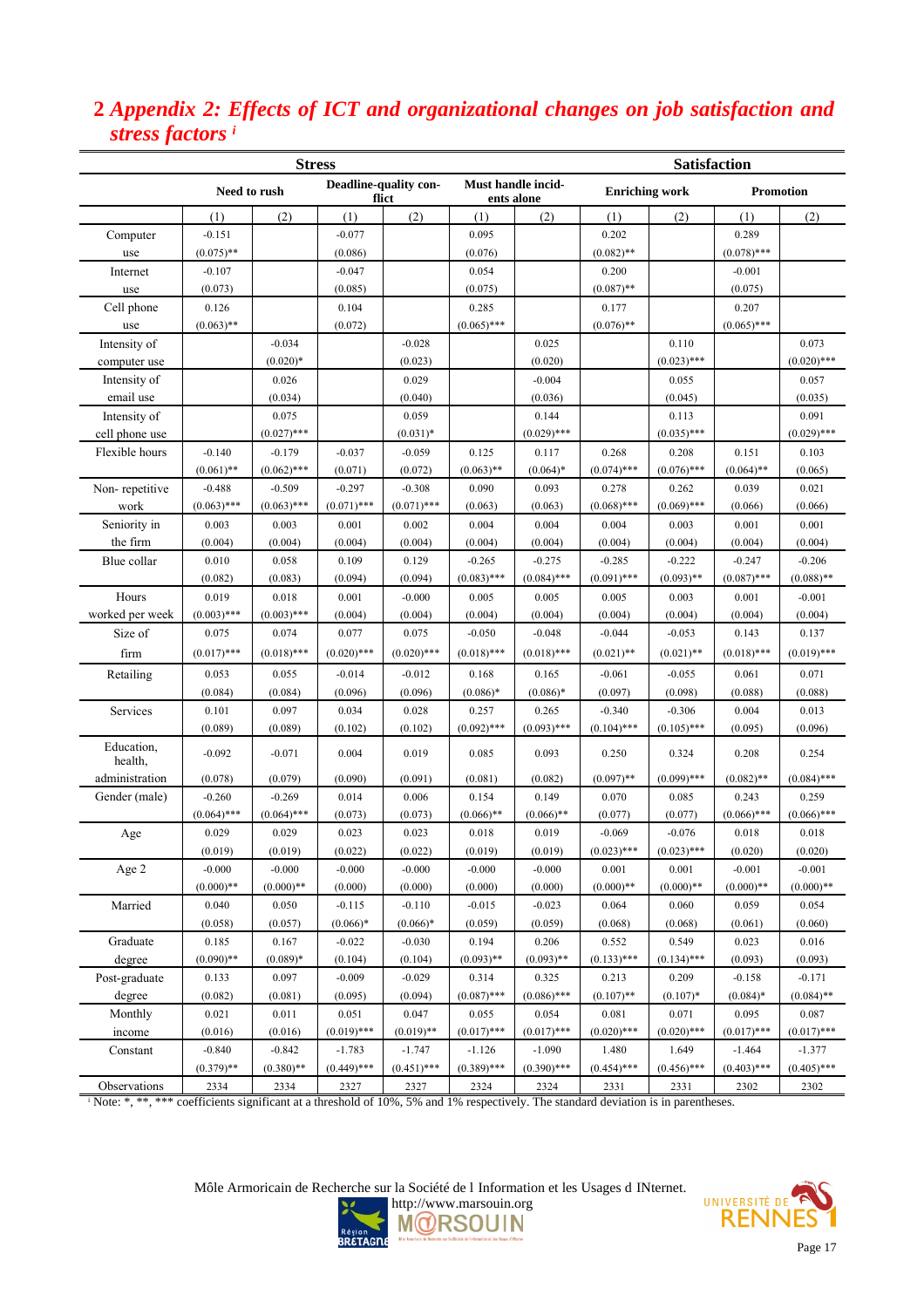| <b>Stress</b>                  |               |               |               |                           | Satisfaction  |                                |              |                |               |               |
|--------------------------------|---------------|---------------|---------------|---------------------------|---------------|--------------------------------|--------------|----------------|---------------|---------------|
|                                |               | Need to rush  |               | Deadline-quality conflict |               | Must handle incidents<br>alone |              | Enriching work |               | Promotion     |
|                                | (3)           | (4)           | (3)           | (4)                       | (3)           | (4)                            | (3)          | (4)            | (3)           | (4)           |
| Computer                       | $-0.118$      |               | $-0.140$      |                           | 0.160         |                                | 0.137        |                | 0.202         |               |
| use                            | (0.123)       |               | (0.132)       |                           | (0.120)       |                                | (0.125)      |                | (0.125)       |               |
| Internet use                   | $-0.271$      |               | 0.056         |                           | 0.227         |                                | 0.041        |                | 0.013         |               |
|                                | $(0.142)^*$   |               | (0.155)       |                           | (0.142)       |                                | (0.154)      |                | (0.144)       |               |
| Cell phone use                 | $-0.172$      |               | $-0.017$      |                           | 0.309         |                                | 0.217        |                | 0.382         |               |
|                                | (0.120)       |               | (0.128)       |                           | $(0.120)$ **  |                                | $(0.126)$ *  |                | $(0.122)$ *** |               |
| Intensity of                   |               | $-0.038$      |               | $-0.011$                  |               | 0.096                          |              | 0.088          |               | 0.088         |
| computer use                   |               | (0.034)       |               | (0.037)                   |               | $(0.034)$ ***                  |              | $(0.036)$ **   |               | $(0.035)$ **  |
| Intensity of                   |               | $-0.047$      |               | 0.044                     |               | $-0.030$                       |              | 0.032          |               | $-0.071$      |
| email use                      |               | (0.078)       |               | (0.084)                   |               | (0.078)                        |              | (0.089)        |               | (0.078)       |
| Intensity of cell              |               | $-0.018$      |               | 0.006                     |               | 0.194                          |              | 0.115          |               | 0.219         |
| phone use                      |               | (0.057)       |               | (0.060)                   |               | $(0.059)$ ***                  |              | $(0.061)*$     |               | $(0.057)$ *** |
| Flexible hours                 | $-0.406$      | $-0.351$      | $-0.036$      | 0.051                     | 0.319         | 0.328                          | 0.178        | 0.155          | 0.197         | 0.109         |
|                                | $(0.120)$ *** | $(0.112)$ *** | (0.140)       | (0.129)                   | $(0.123)$ *** | $(0.116)$ ***                  | (0.129)      | (0.121)        | (0.129)       | (0.122)       |
| Non-repetitive                 | $-0.544$      | $-0.573$      | $-0.356$      | $-0.323$                  | 0.187         | 0.257                          | 0.202        | 0.207          | 0.003         | 0.043         |
| work                           | $(0.097)$ *** | $(0.090)$ *** | $(0.109)$ *** | $(0.102)$ ***             | $(0.096)*$    | $(0.091)$ ***                  | $(0.101)$ ** | $(0.094)$ **   | (0.105)       | (0.097)       |
| Flexible hours                 | 0.144         |               | 0.146         |                           | $-0.175$      |                                | $-0.003$     |                | 0.063         |               |
| *computer                      | (0.167)       |               | (0.192)       |                           | (0.172)       |                                | (0.187)      |                | (0.175)       |               |
| Flexible hours                 | 0.108         |               | $-0.178$      |                           | $-0.258$      |                                | 0.257        |                | $-0.026$      |               |
| *Internet                      | (0.148)       |               | (0.170)       |                           | $(0.153)*$    |                                | (0.181)      |                | (0.153)       |               |
| Flexible hours                 | 0.312         |               | $-0.065$      |                           | 0.226         |                                | $-0.038$     |                | $-0.238$      |               |
| *cell phone                    | $(0.123)$ **  |               | (0.140)       |                           | $(0.130)*$    |                                | (0.158)      |                | $(0.128)$ *   |               |
| Non-repetitive<br>work*        | $-0.092$      |               | 0.041         |                           | $-0.078$      |                                | 0.142        |                | 0.124         |               |
| computer                       | (0.148)       |               | (0.165)       |                           | (0.147)       |                                | (0.158)      |                | (0.153)       |               |
| Non-repetitive                 | 0.148         |               | $-0.067$      |                           | $-0.081$      |                                | 0.091        |                | $-0.013$      |               |
| work* Internet                 | (0.158)       |               | (0.176)       |                           | (0.160)       |                                | (0.179)      |                | (0.162)       |               |
| Non-repetitive                 | 0.224         |               | 0.219         |                           | $-0.148$      |                                | $-0.055$     |                | $-0.111$      |               |
| work* cell<br>phone            | (0.137)       |               | (0.151)       |                           | (0.140)       |                                | (0.153)      |                | (0.140)       |               |
| Flexible hours*                |               | 0,020         |               | $-0,036$                  |               | $-0.097$                       |              | 0,033          |               | 0,029         |
| Intensity of<br>computer use   |               | (0,041)       |               | (0,048)                   |               | $(0.043)$ **                   |              | (0,050)        |               | (0.043)       |
| Flexible hours*                |               | 0,048         |               | 0,032                     |               | $-0,004$                       |              | 0,010          |               | 0,022         |
| Intensity of<br>email use      |               | (0,066)       |               | (0,077)                   |               | (0,069)                        |              | (0,090)        |               | (0,069)       |
| Flexible hours*                |               | 0,108         |               | $-0,073$                  |               | 0,088                          |              | $-0,047$       |               | $-0,143$      |
| Intensity of cell<br>phone use |               | $(0.052)$ **  |               | (0,058)                   |               | (0,057)                        |              | (0,070)        |               | $(0.055)$ *** |
| Non-repetitive<br>work*        |               | 0,007         |               | $-0,015$                  |               | $-0,081$                       |              | 0,027          |               | $-0,027$      |
| Intensity of<br>computer use   |               | (0,039)       |               | (0,044)                   |               | $(0.040)$ **                   |              | (0,044)        |               | (0.041)       |
| Non-repetitive<br>work*        |               | 0,053         |               | $-0,036$                  |               | 0,067                          |              | 0,009          |               | 0,143         |
| Intensity of<br>email use      |               | (0,081)       |               | (0,088)                   |               | (0,082)                        |              | (0,097)        |               | $(0.082)*$    |
| Non-repetitive<br>work*        |               | 0,048         |               | 0,121                     |               | $-0,123$                       |              | 0,026          |               | $-0,077$      |
| Intensity of cell<br>phone use |               | (0,062)       |               | $(0,068)*$                |               | $(0,066)*$                     |              | (0,072)        |               | (0,063)       |

## *Appendix 3: Direct and indirect effects of ICT and organizational changes <sup>i</sup>*

i Note: \*, \*\*, \*\*\* Coefficients significant at a threshold of 10%, 5% and 1% respectively. The standard deviation is in parentheses. Coefficients concerning the characteristics of the employee and the firm have not been included in order to make the table easier to read.